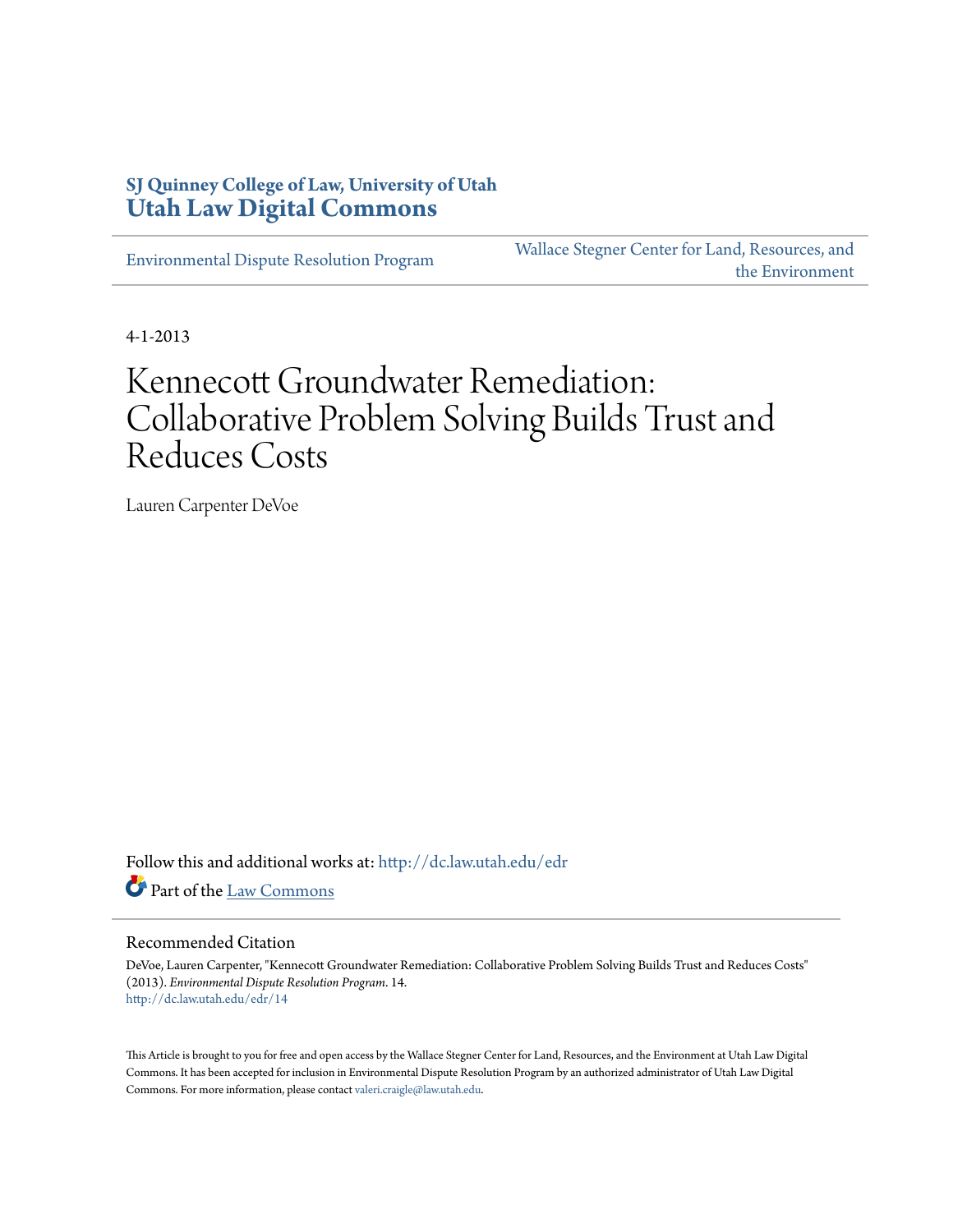# **Student Conflict Assessments**

Students taking *Environmental Conflict Resolution* conduct a conflict assessment based on a studentselected real-life environmental or natural resource conflict. They analyze the nature, source and history of the conflict, identify potential stakeholders and potential issues. If the conflict is, or has been, subject to a dispute resolution process, the student writes a case study identifying best practices and lessons learned, and gives suggestions of what could have been done differently and why (looking back). If the conflict is not currently, and has not been, subject to a dispute resolution process, the student designs a dispute resolution process (looking forward). Some students do a combined case study and future process design.

Students' papers posted on the EDR Program website include an Executive Summary. For case studies (looking back), this highlights the best practices and lessons learned. For dispute resolution process designs (looking forward), this provides a summary of the essential process components. The primary purpose of posting these student assessments is to disseminate the "best practices" and "lessons learned" in each paper.

#### **Disclaimers**:

- The assessment reports reflect the student authors' opinions, and do not reflect the views or opinions of the University of Utah, any of its affiliated entities, or any individuals interviewed as part of the assessment.
- Unlike a conflict or situation assessment conducted by a professional third party neutral, the students' work does not include interviews of *all* stakeholder interests. While every attempt has been made to include the full range of perspectives in the analysis, it is possible that some perspectives have been omitted.
- The assessment reports are posted as were written by the students and therefore reflect a snapshot-in-time. Facts and perspectives can change; for ongoing conflicts, the reader is encouraged to do additional research to confirm that the situation described in the assessment remains current.
- For questions about factual issues, the reader is encouraged to refer to underlying resource documents.

#### **Environmental Dispute Resolution Program**

Wallace Stegner Center for Land, Resources & Environment

S.J. Quinney College of Law, University of Utah

332 S. 1400 E, Room 101, Salt Lake City, UT 84112-0730

http://www.law.utah.edu/projects/edr/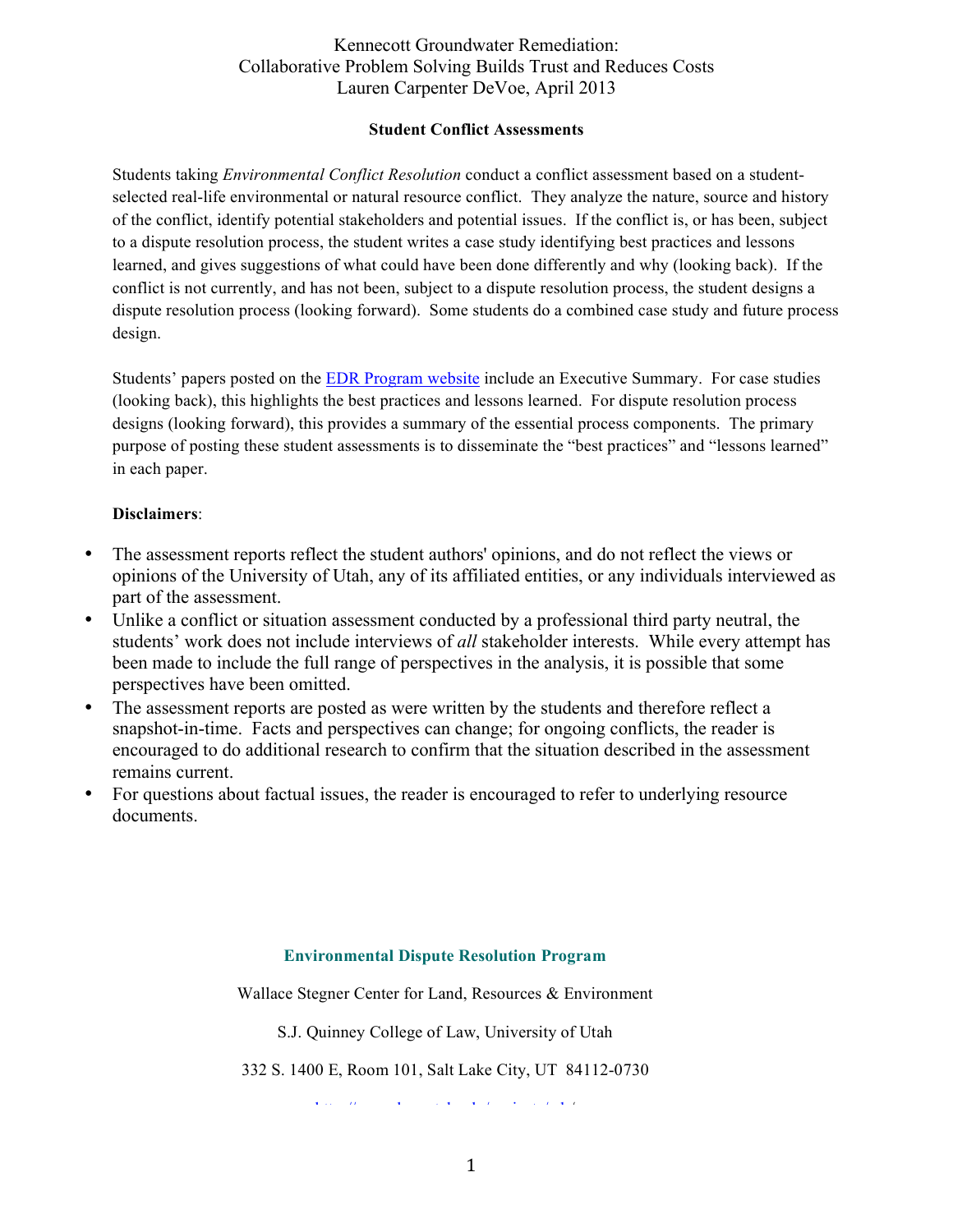## **INTRODUCTION**

The following case study relies on support from traditional research—all of which is cited throughout—and interviews with representatives from three of the major stakeholders involved in the process analyzed. Interviews were conducted with Dianne Nielson, the former Executive Director of the Utah Department of Environmental Quality (conducted March 15, 2013); Marcelle Shoop, former Kennecott attorney involved in the negotiations and Kelly Payne, Kennecott's Environmental Manager (conducted March 18, 2013); as well as Richard Bay, CEO of the Jordan Valley Water Conservancy District (conducted March 25, 2013). To protect these individual sources and their ongoing relationships, their statements are not cited in the following study.

The events analyzed in this case study began about 30 years ago, and the recollections and recorded information differ to some extent. Additionally, the culmination of events and pressures and motivations of the parties are complex, and often occurred simultaneously. Though the legal claims are separate, the negotiations resulted in encompassing all three disputes. This case study strives to be as clear and accurate as possible with the information available.

#### **BACKGROUND**

#### A. The History of the Kennecott Plume

Mining began as early as 1873 around Bingham Canyon, located about 30 miles southwest of Salt Lake City, Utah.<sup>1</sup> Initially, "lead, silver, zinc, and gold deposits" were found

<sup>1</sup> *Abandoned Mine Lands Case Study: Kennecott Mining Site*, ENVIRONMENTAL PROTECTION AGENCY, June 26, 2006, *available at* http://www.epa.gov/aml/tech/kennecott.pdf (hereinafter Abandoned Mine Lands Case Study); GOOGLE MAPS, *available at* http://www.maps.google.com (last visited Mar. 12, 2013.)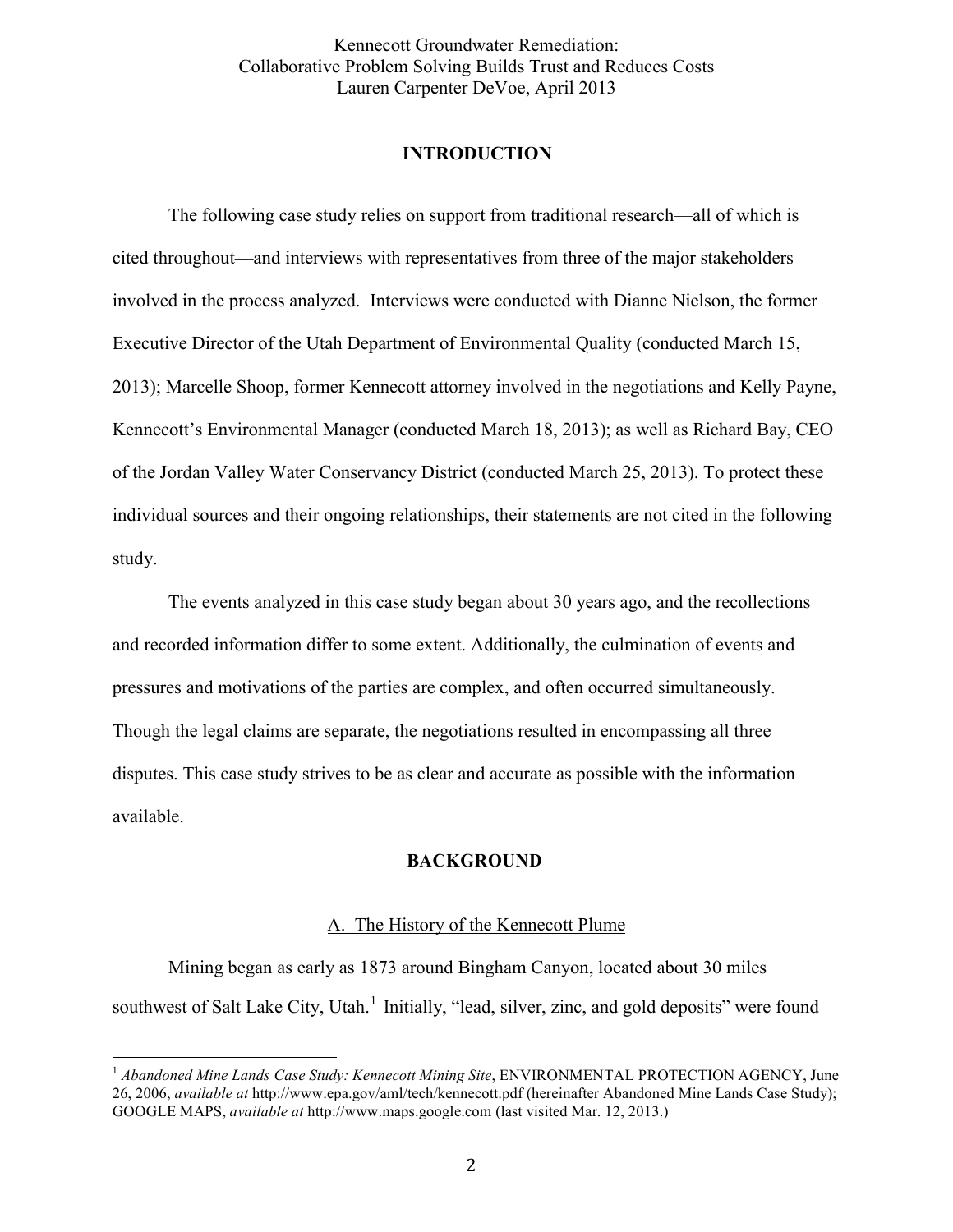and mined; in 1896, significant copper deposits were found.<sup>2</sup> For over half a century, the land around Bingham Canyon was bought and sold by different mining companies, and was eventually purchased by Kennecott Utah Copper ("Kennecott") in 1936.<sup>3</sup> Rio Tinto acquired the company and its Utah holdings in 1989.

The various historic mining activities left a tremendous amount of hazardous substances behind. "[A] 72-square mile plume of sulfate-contaminated ground water" resulted.<sup>4</sup> Groundwater wells, including some drinking water wells, were compromised and the surrounding streams and soil were contaminated with heavy metals, including "cadmium, chromium, sulfate, and arsenic."<sup>5</sup>

In 1983, Kennecott began a hydrogeologic study to determine the condition of the groundwater "in a 216 square mile area" impacted by nearly a hundred years of mining.<sup>6</sup> Utah state and Salt Lake County officials informally advised Kennecottn throughout the process.<sup>7</sup> The study results showed "significant groundwater contamination," and in 1985, "Kennecott, the State of Utah, and Salt Lake County entered into a Memorandum of Agreement" formalizing the State and County's health departments' participation in the hydrogeologic study.<sup>8</sup> The proposed Memorandum of Agreement contemplated the completion of the study, regular reporting, and the creation of a "final Environmental Impact Assessment ("EIA")."<sup>9</sup> Though Kennecott submitted a draft EIA, the final version required by the Memorandum was not completed

<sup>&</sup>lt;sup>2</sup> Abandoned Mine Lands Case Study, at 3.<br><sup>3</sup> Abandoned Mine Lands Case Study, at 3.<br><sup>4</sup> Sites in Reuse in Utah, ENVIRONMENTAL PROTECTION AGENCY, available at

http://www.epa.gov/oerrpage/superfund/programs/recycle/live/region8\_ut/html (last visited Mar. 1, 2012). Also known as Plume B, or the sulfate plume.<br><sup>5</sup> *Id.* Also known as Plume A, or the heavy metals plume.<br><sup>6</sup> Kennecott Corp., 801 F.Supp at 555–56<br><sup>7</sup> *Id.* 8 *Id.* at 555–56. 9 *Id.*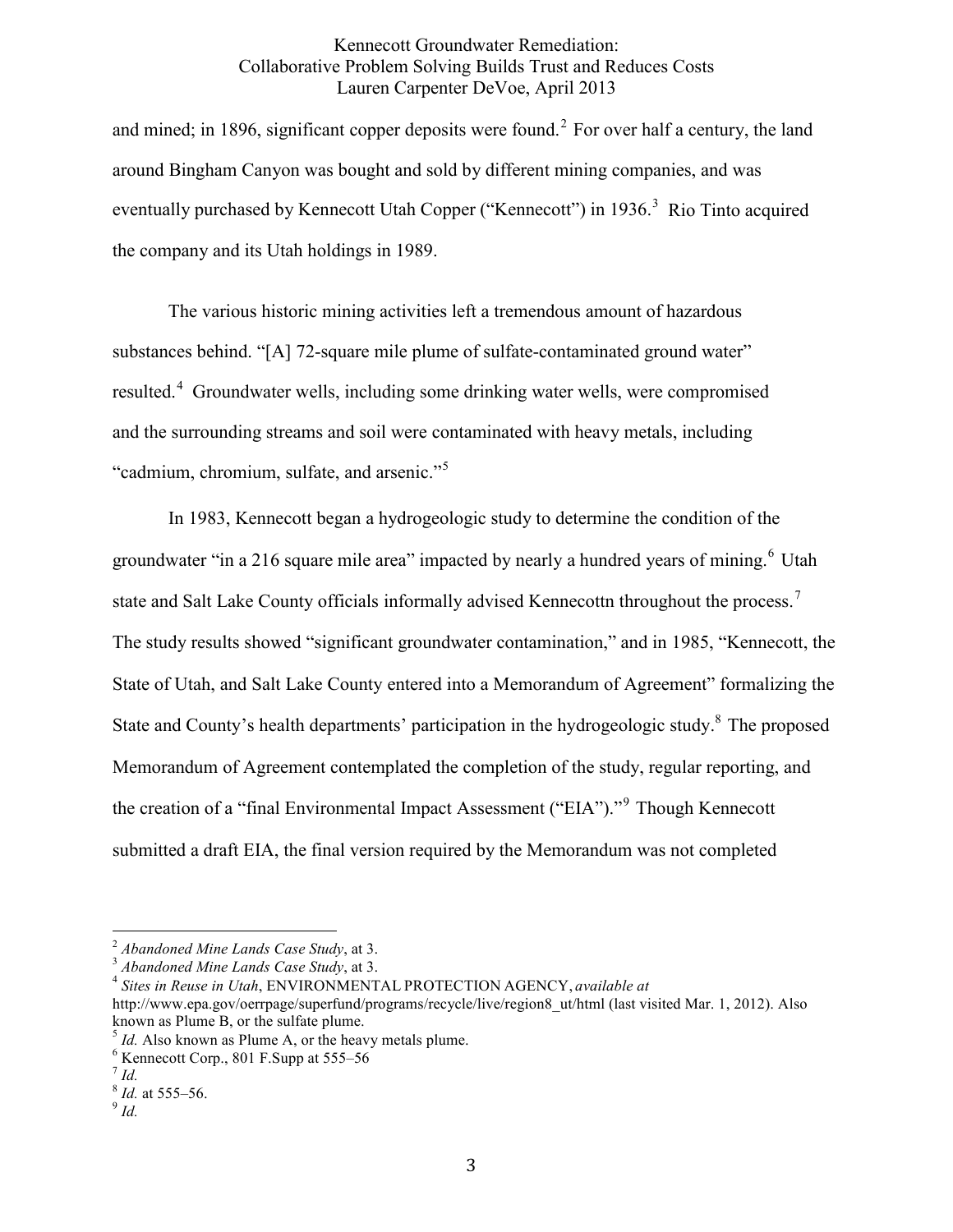because the legal landscape changed. A year after the Memorandum of Agreement between Kennecott and the State of Utah, Utah filed a legal action seeking recovery based on damage to its groundwater resources, which was immediately stayed pending the completion of the hydrogeologic study.10 As discussed below, the inclusion of various stakeholders, information sharing, and the willingness to entertain creative solutions created an environment in which collaboration thrived.

#### B. The Various Claims Involved at the Kennecott Site

After over a century of mining and in an era of stricter environmental legislation, primarily the Comprehensive Environmental Response, Compensation, and Liability Act of 1980 ("CERCLA"), several legal claims arose regarding Kennecott's holdings located around the Oquirrh Mountains. First, the State of Utah had a Natural Resource Damage claim under CERCLA against Kennecott as the owner of, and only remaining potentially responsible party for, the contaminated groundwater. Second, the United States Environmental Protection Agency ("EPA") had authority under CERCLA to place Kennecott's Utah holdings on the National Priorities List— granting it "Superfund" status—which would give EPA "the authority . . . to oversee the cleanup of historical mining contaminated areas at the Kennecott properties."<sup>11</sup> Third, extensive contamination along Bingham Creek and its "historic floodplain" gave rise to "emergency response action under [CERCLA] to address the contamination."<sup>12</sup> These claims arose nearly simultaneously, creating a complicated context for negotiations between the major stakeholders.

#### *1. Natural Resources Damage Claim*

<sup>&</sup>lt;sup>10</sup> State of Utah v. Kennecott Corp. 801 F.Supp 553, 556 (D. Utah 1992).<br><sup>11</sup> *Kennecott Copper LLC Projects*, UTAH DEO, *available at http://deq.utah.gov/businesses/kennecott/index.htm* (last visited Mar. 9, 2013). <sup>12</sup> *Abandoned Land Mines Case Study*, at 6.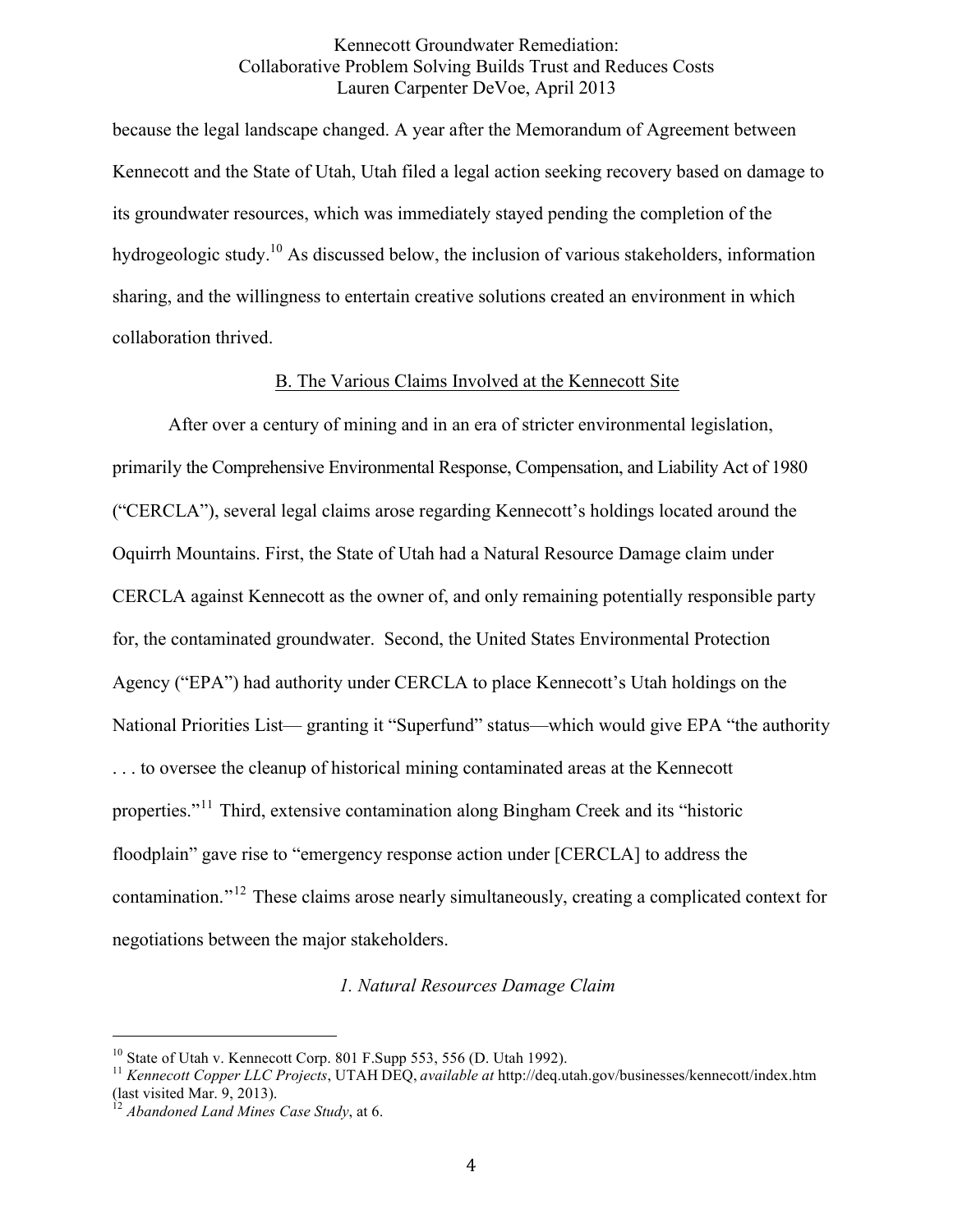Under CERCLA, a state may file a Notice of Claim for Natural Resource Damages ("Notice"), as long as the state does so within three years of either "the date of the discovery of the loss and its connection with the [hazardous substance] release in question," or the date final regulations are promulgated pursuant to CERCLA.<sup>13</sup>

In order to preserve its claims under the varying statute of limitation provisions, the State of Utah filed a Notice for \$129 million against Kennecott on July 31, 1986.<sup>14</sup> Timing of the action was prescribed by CERCLA; thus, was not damaging to Kennecott and the State's relationship. The State's Division of Environmental Health informed the court that Kennecott should finish its hydrogeologic study and assess the contamination before any decisions were made. 15

After the State filed its Natural Resource Damages ("NRD") lawsuit against Kennecott, the court "granted a motion to stay all proceedings so that the parties could pursue and complete the five year study, and later continued the stay pending settlement negotiations."<sup>16</sup>

#### *2. Potential Superfund Listing*

While Kennecott was completing its hydrogeologic study, EPA's inspector general recommended placing the Kennecott site on the National Priorities List (NPL).<sup>17</sup> CERCLA (or "Superfund") grants the federal government authority to list contaminated areas on the NPL (also known as the Superfund list), which in turn can impose joint and several, strict liability on those defined under the statute as responsible for the pollution.<sup>18</sup> Later, EPA, Kennecott, and the State of Utah would

<sup>&</sup>lt;sup>13</sup> *Id.*; 42 U.S.C. §9607, 9612 (West 2006).<br><sup>14</sup> 801 F.Supp. at 556; *Top Court Urged to Hear Kennecott Case*, DESERET NEWS, July 28, 1994, 12:00 AM, *available at* http://www.deseretnews.com/article/366782/TOP- COURT-URGED-TO-HEAR-KENNECOTT-CASE.html?pg=all. <sup>15</sup> 801 F.Supp. at 556. <sup>16</sup> *Id.* <sup>17</sup> *Abandoned Land Mines Case Study*, at 6.

<sup>18</sup> *CERCLA Overview*, ENVIRONMENTAL PROTECTION AGENCY, *available at* 

http://www.epa.gov/superfund/policy/cercla.htm (last visited Mar. 2, 2013). CERCLA establishes liability for parties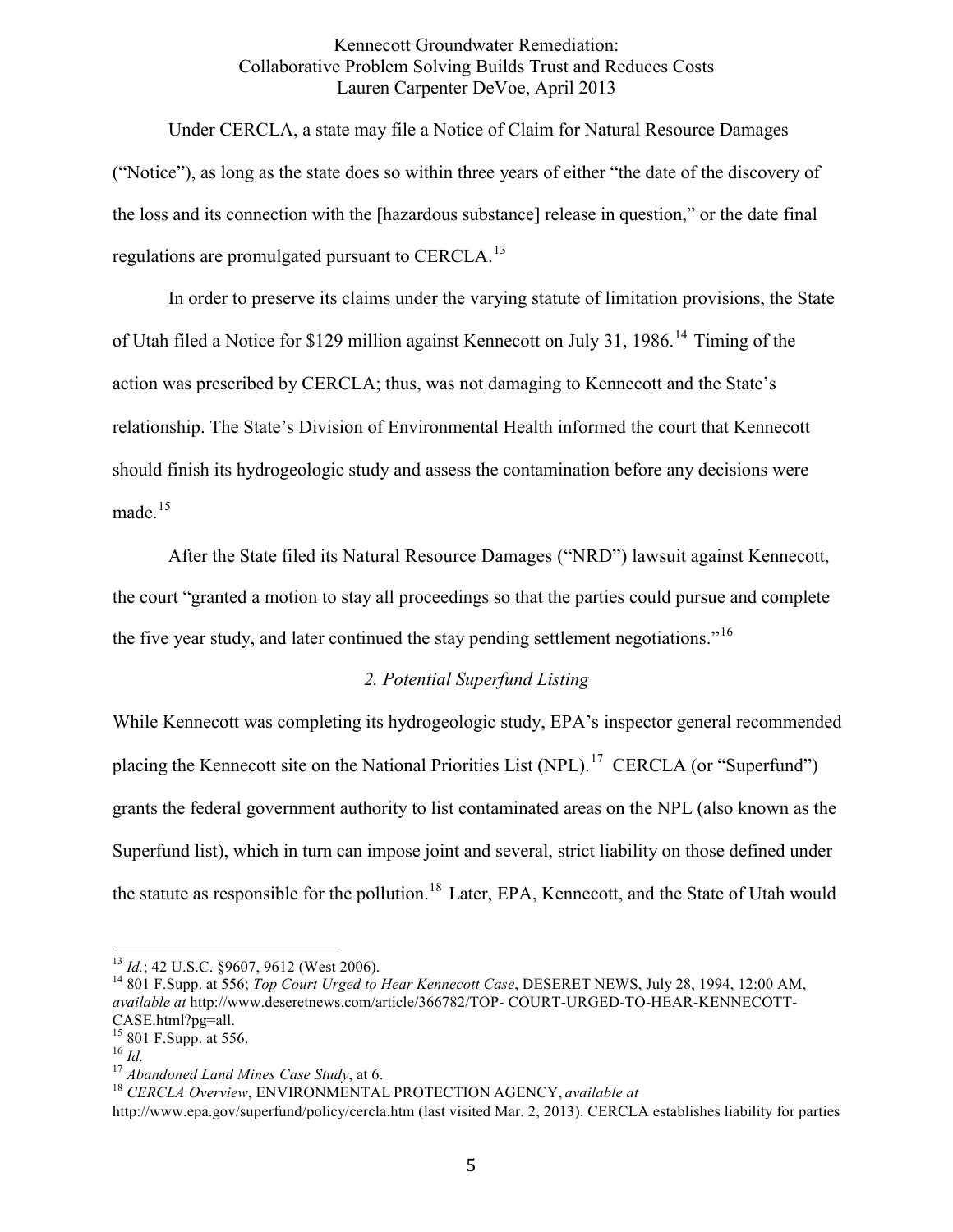"[reach] an agreement in principle for how the contaminated lands could best be cleaned up, [but] an impasse over legal and administrative terms [would lead the] EPA to move forward with the NPL listing" in January of 1994.<sup>19</sup>

#### *3. Groundwater Contamination at Bingham Creek*

In 1990, Utah investigators found "a strip of contamination" alongside Bingham Creek "and its historic floodplain"—an area which had become densely populated.<sup>20</sup> Though Kennecott denied involvement in the Bingham Creek contamination, the company launched its own investigation, which revealed "extensive contamination...."<sup>21</sup> Kennecott and the EPA resolved the contamination separately from the negotiations described below; however, it would be naïve to assume that it did not affect Kennecott's choices or the relationship between Kennecott and the EPA, the latter of which would take Kennecott's cleanup as a gesture of goodwill toward other negotiations.

# **NEGOTIATIONS PART I: FORGETTING THE STAKEHOLDERS**

With the aid of environmental consultants from Dames & Moore, Kennecott studied the environmental impacts of contamination at the Kennecott site.<sup>22</sup> Based on the information gathered, Kennecott proposed a settlement to the State in the summer of 1990, that included an "exchange of water rights valued at about [two] million dollars for the natural resource damage, plus... \$100 million worth of remediation work."<sup>23</sup> The remedial work was to include "curtailing potential sources of groundwater pollution," "undertaking actions to remediate the heavy metals plume," "drilling very deep wells below the low pH or heavy metals plume... and

<sup>&</sup>quot;responsible for releases of hazardous waste" and substances at abandoned or closed hazardous waste sites.<br><sup>19</sup> Abandoned Land Mines Case Study, at 6.

<sup>&</sup>lt;sup>20</sup> *Abandoned Land Mines Case Study*, at 6.<br><sup>21</sup> *Id.* <sup>22</sup> 801 F.Supp. at 556–59. <sup>23</sup> *Id.*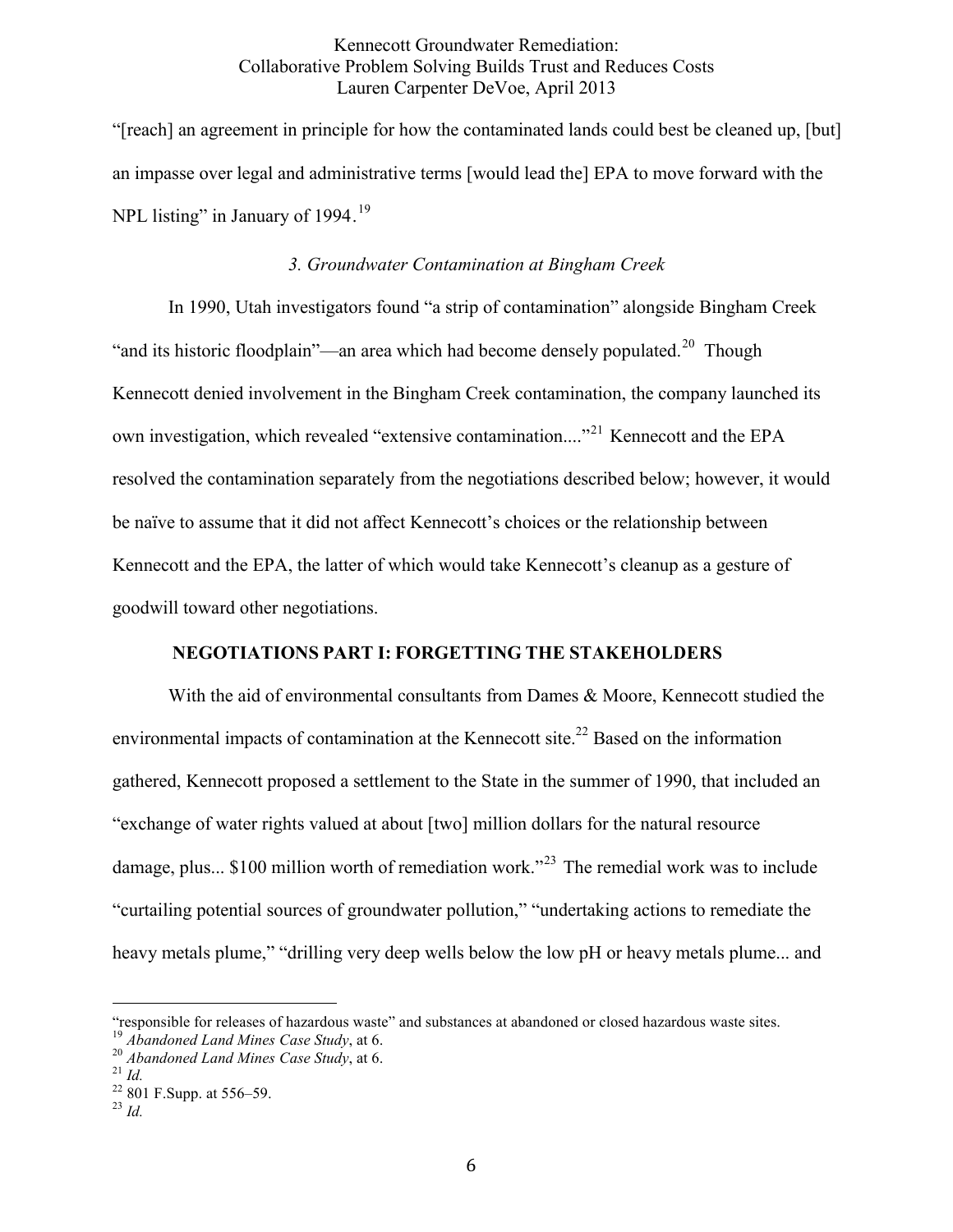pumping the contaminated water down through the uncontaminated soil, attenuating the metals and raising the pH $.^{24}$ . The settlement would have also required the State to dismiss its CERCLA lawsuit with prejudice.<sup>25</sup>

At the same time, the EPA inspector general—without consultation with Utah officials—proposed adding the Kennecott site to the Superfund list, a proposal to which Utah objected.<sup>26</sup> The State wished to use its existing permitting programs to regulate discharges from Kennecott, but EPA had contentions with the State's "solid waste and hazardous waste [law]" mining exemptions.<sup>27</sup>

The State rejected Kennecott's proposal after government and outside experts convinced officials that "remedial action issues should be analyzed in greater detail and pursued with the approval of and cooperation of the EPA."<sup>28</sup> In February 1991, EPA, Kennecott, and Utah Department of Environmental Quality (UDEQ) started negotiations in an effort to create a legally binding consent decree.<sup>29</sup> In July of the same year, the State and Kennecott reached a settlement agreement on the Natural Resource Damage claim (Consent Decree).<sup>30</sup>

#### *1. The State and Kennecott Come to Agreement on the Natural Resource Damage Claim*

The Natural Resource Damage Consent Decree officially established the scope of the environmental contamination, and required Kennecott to pay \$11.7 million dollars for the contaminated groundwater.<sup>31</sup> The price was "based upon an estimate of the market value of water rights per acre foot within the [site] multiplied by the 13,000 acre feet per year 'safe

<sup>&</sup>lt;sup>24</sup> *Id.* <sup>25</sup> *Id.* <sup>26</sup> *Abandoned Mine Lands Case Study*, at 6. <sup>27</sup> *Id.* 28 801 F.Supp. at 556–59. <sup>29</sup> *Id.* at 559. <sup>30</sup> *Id.* <sup>31</sup> *Id.* <sup>31</sup> *Id.*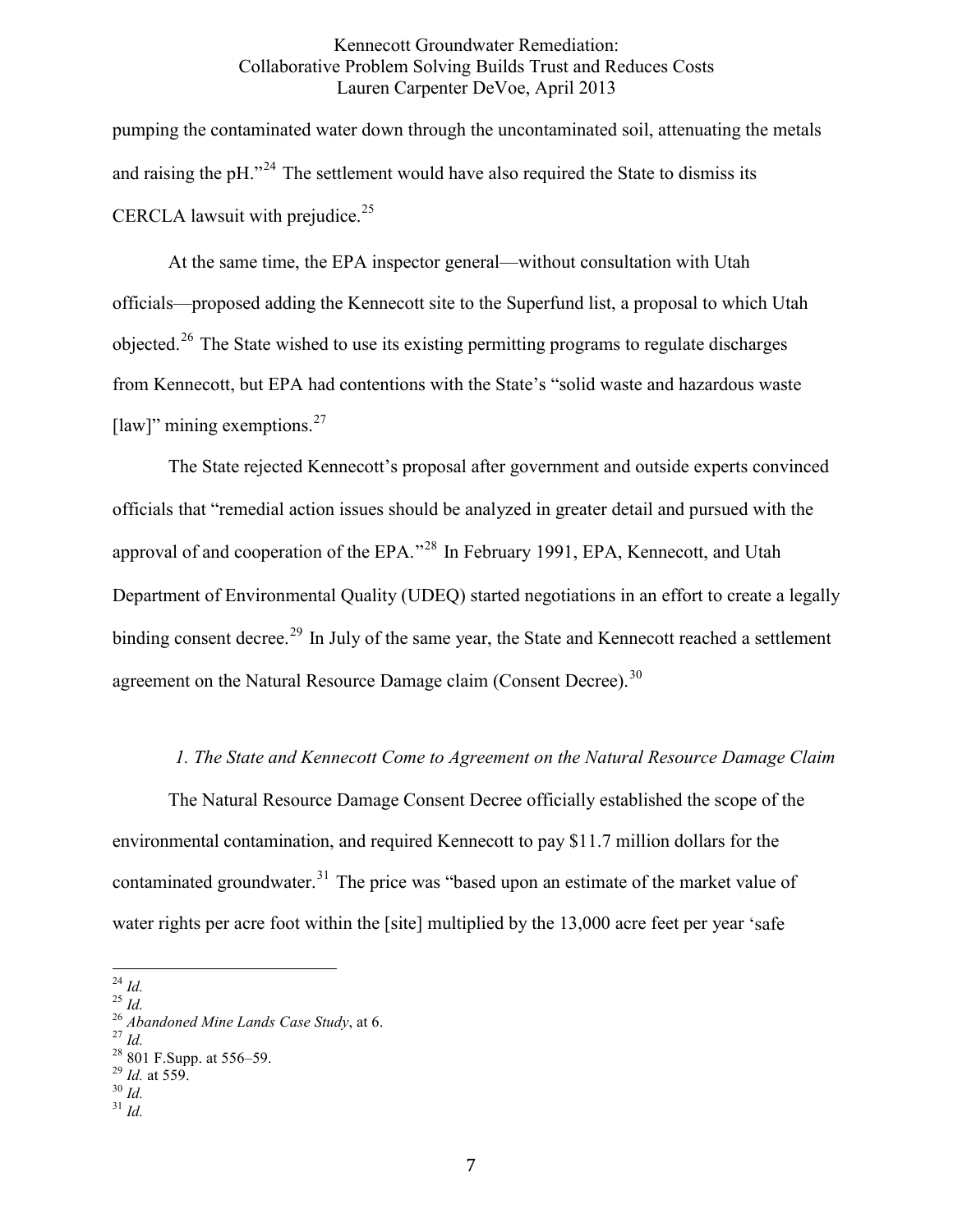annual yield' estimate" and other factors, such as litigation expenses.<sup>32</sup> The State believed, based on the information it had seen, that the contaminated groundwater at the Kennecott site could not reasonably be remediated by the parties, and natural remediation, or natural attenuation—which would occur as contaminated water moved through the soil over hundreds to a thousand years—was the only feasible solution.<sup>33</sup>

# *2. The Settlement is Blocked*

The Consent Decree was submitted in July 1991 to the U.S. District Court for the 10th Circuit for approval. Legal notice was published for the proposed consent decree, but the deadline for public comments came soon after the notice, leaving little time for interested parties to submit their concerns. The Jordan Valley Water Conservancy District (District) determined that it did not have adequate lead-time to participate effectively through the public comment forum, and instead the District's Board of Directors tried to litigate the matter. In the fall, after public comment was heard regarding the Consent Decree, the Court heard arguments from potential intervenors: the District and the Sierra Club; the State and Kennecott opposed the intervention in court.<sup>34</sup> However, the court allowed the District to intervene.

The court held a six-day evidentiary hearing in the Spring of 1992. The parties— Kennecott and UDEQ—agreed that the site contained a 4-square mile area of heavy metals contamination and a 17-square mile sulfate plume.<sup>35</sup> Kennecott and UDEQ's Director Ken Alkema argued that "pumping the ground water and cleaning it would be unworkable."<sup>36</sup> The District argued the following 1) there were feasible ways to remediate at least some of the water

<sup>32</sup> *Id.* at 559–60. <sup>33</sup> *Id.* at 560. <sup>34</sup> *Id.* at 561. <sup>35</sup> *Id.* <sup>36</sup> *Id.* at 563.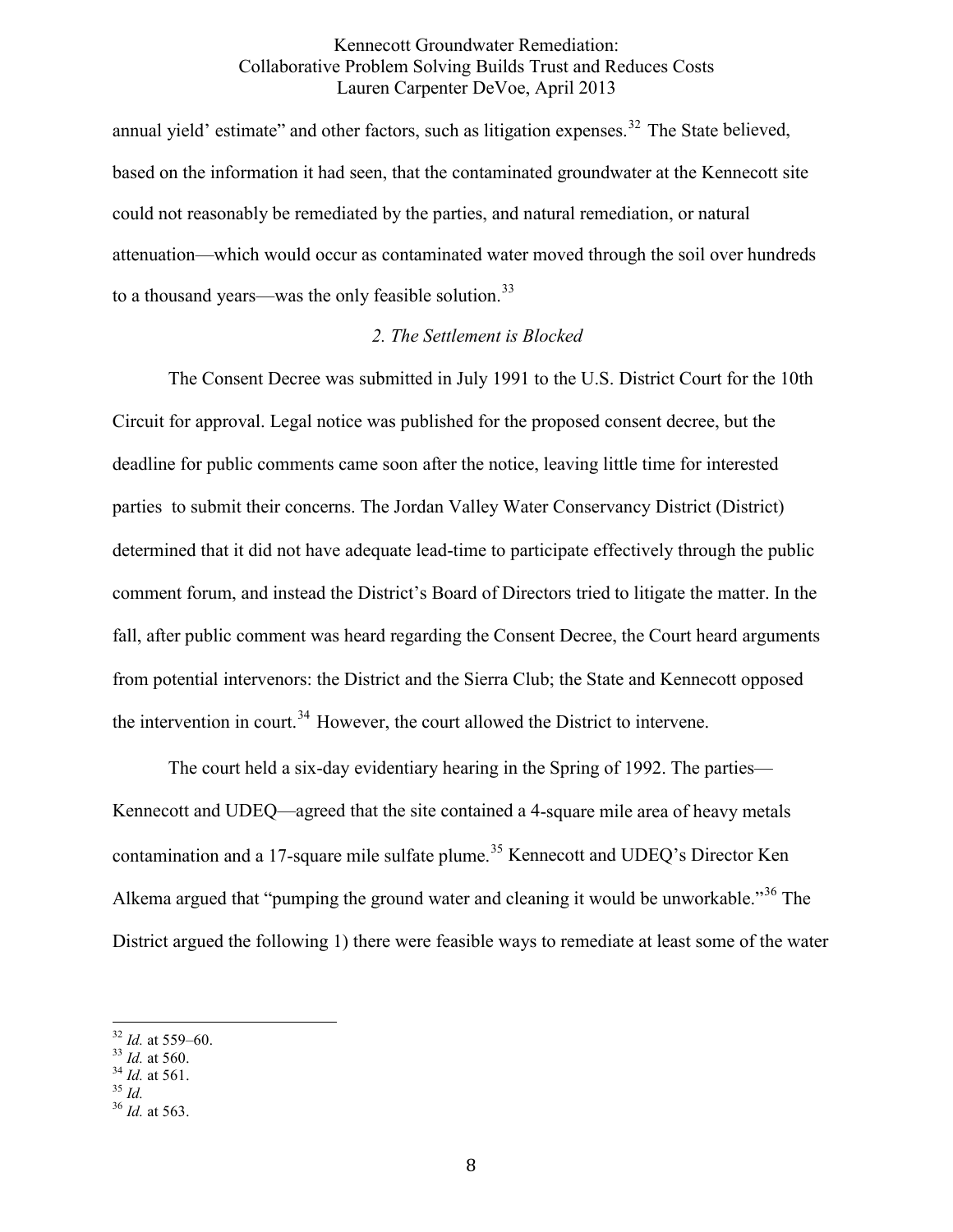within the site (the District had water rights very near the established contamination site), 2) the area of contamination agreed upon by Kennecott and UDEQ was not appropriate because waters outside of the area were contaminated and no longer useable as drinking water, and 3) the Consent Decree failed to establish methods to mitigate future further contamination. The District also argued the amount of damages was incorrectly calculated, because water cannot simply be replaced, making a market value approach inappropriate.<sup>37</sup> In September 1992, the court rejected the Consent Decree based on the objections raised by the District.<sup>38</sup> Judge Greene told Kennecott, UDEQ, and the District to enter into negotiations to try to resolve their disputes.

# *3. The Parties Begin Negotiating*

By April 1992, Kennecott, UDEQ, and the EPA had come to an "Agreement in Principle" for remediation of the site, which would have covered all of Kennecott's property except active mining operations and provided for Kennecott to pay the cleanup costs incurred by EPA and UDEQ.<sup>39</sup> The Agreement in Principle did not bar the State or EPA from pursuing future NRD claims.<sup>40</sup> However, in late 1993, the parties came to an impasse and could not agree on the site-wide consent decree.<sup>41</sup> Early in 1994, EPA officially took action to propose placing Kennecott on the NPL.

Meanwhile, Kennecott and UDEQ continued to appeal the district court's dismissal of their proposed settlement. However, their appeals were not successful: in January 1994, the 10th Circuit Court of Appeals dismissed the case for lack of jurisdiction.<sup>42</sup> UDEQ and Kennecott appealed to the U.S. Supreme Court, but certiorari was denied later the same year.<sup>43</sup>

<sup>&</sup>lt;sup>37</sup> *Id.* at 562–64.<br>
<sup>38</sup> 801 F.Supp. at 572.<br>
<sup>39</sup> *Id.* at 559.<br>
<sup>41</sup> *Abandoned Land Mines Case Study*, at 7.<br>
<sup>42</sup> Utah v. Kennecott Corp., 14 F.3d 1489 (10th Cir. 1994).<br>
<sup>42</sup> Utah v. *Salt Lake Cty. Water Conserva*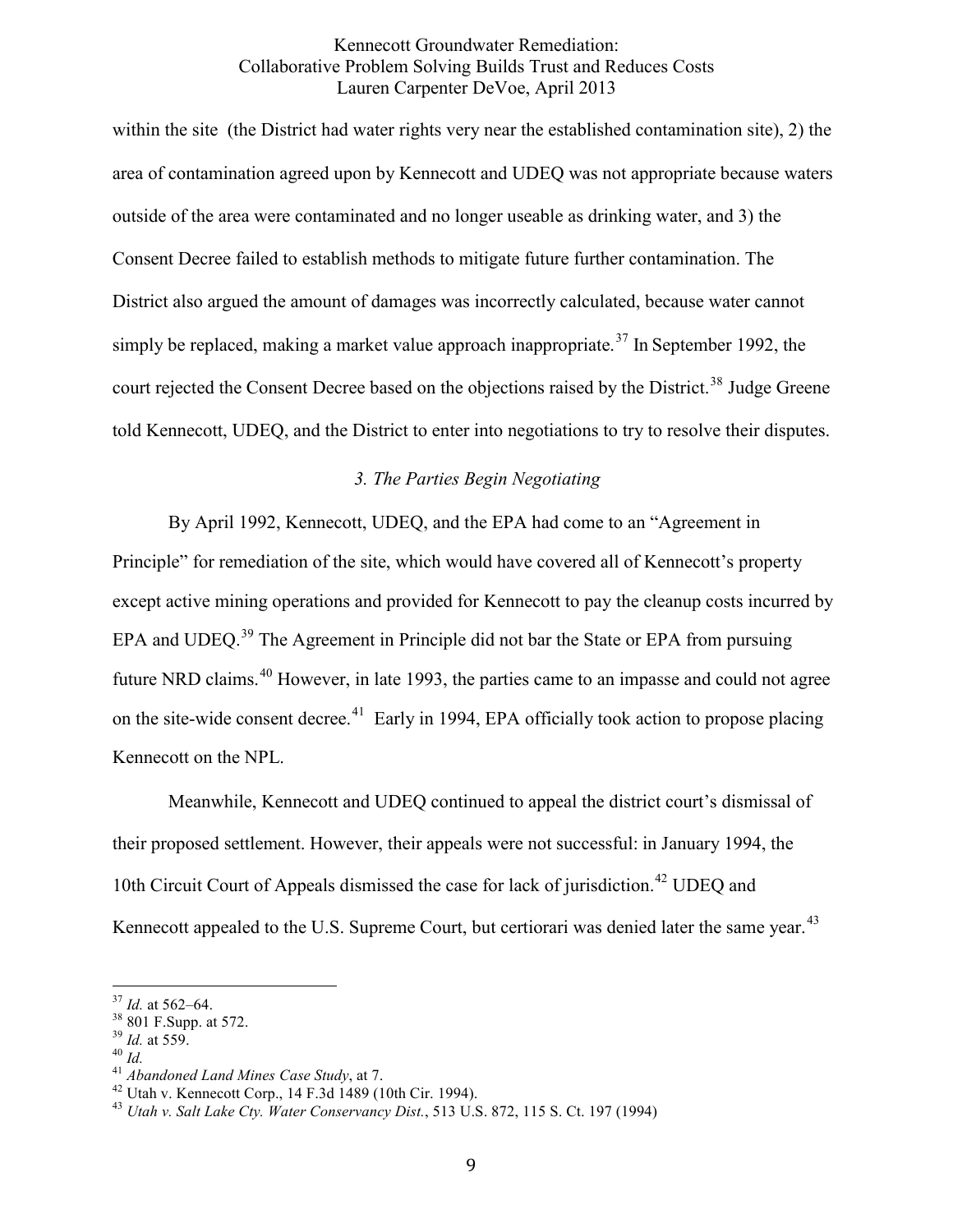Kennecott and UDEQ were out of appeals for their proposed settlement.

Though meetings continued during the appeals process, they were largely token efforts, called for by EPA under its Superfund authority. EPA officials had a charge at the meeting: to either find a solution or get the Kennecott site listed on the NPL. This charge was the only substantial factor which made the meetings even partially productive by laying the groundwork for future negotiation.

During this time, the public was largely unaware. However, the District's member cities were aware and requested regular progress updates.

#### *4. Setting the Stage for Additional Negotiations*

Absent a negotiated agreement, Kennecott's only hope was to limit its liability under CERCLA, whether through successful litigation, or by remediating in advance of suit by federal or state agencies. Remediation was going to happen either way, but there was no reason to add litigation costs, possible treble damages, and EPA oversight costs to the bill. G. Frank Joklik, Kennecott's CEO at the time, realized these multiple interests, which incentivized him to find creative new solutions to the contamination cleanup. As head of Salt Lake City's Olympic bid committee, Joklik did not want a Superfund listing to be a disadvantage in the bidding. And as CEO of Kennecott, he worried such a listing would increase the cost of capital they were hoping to acquire to modernize its operations.<sup>44</sup> Additionally, by maintaining control of the remediation process, Kennecott was able to envision wholly unheard of land reuse strategies.<sup>45</sup>

<sup>44</sup> *Id.* <sup>45</sup> *Sites in Reuse in Utah*, U.S. E.P.A.,

http://www.epa.gov/oerrpage/superfund/programs/recycle/live/region8\_ut.html (last visited Mar. 12, 2013) ("The Kennecott Land Company has redeveloped 4,126 acres of the site into the Daybreak community. The development is designed to be a model of environmentally and socially responsible growth, with all 13,600 homes and 9.1 million square feet of commercial building space constructed in accordance with EPA Energy Star efficiency guidelines. The community also features 1,250 acres of parks, a recreational lake, pedestrian-friendly town centers, shops, churches, schools and mass transit.")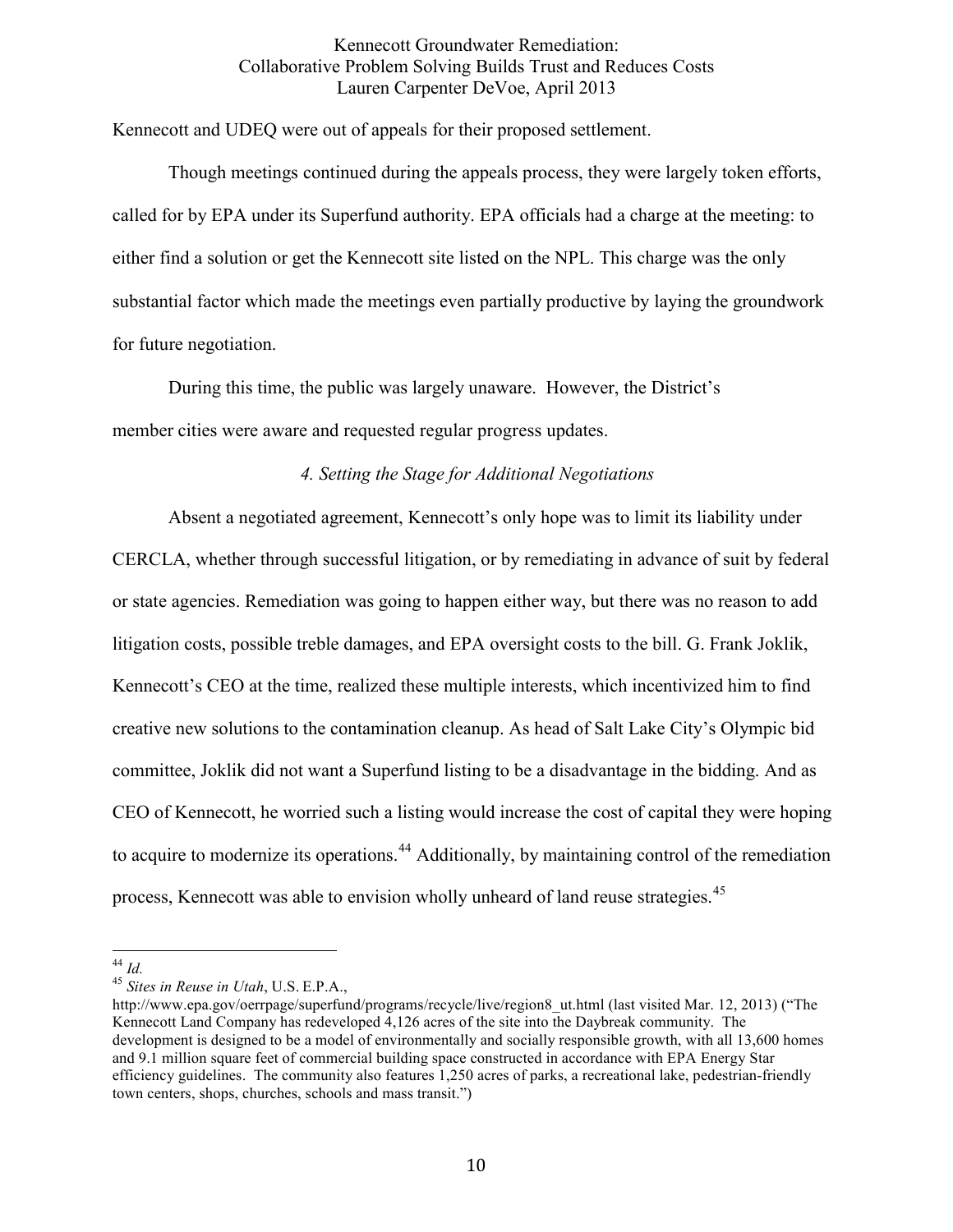Similarly, without a negotiated agreement, UDEQ would be forced to continue litigating to protect its natural groundwater resources, leaving it to choose between either Kennecott's, the District's, or develop its own position regarding the contamination, adequate damages, and potential for remediation.

The District's best alternative to a negotiated agreement was also not ideal. The District may have been entitled to monetary damages to purchase new water rights, but such a result poses its own problems... water cannot be replaced and the contamination would remain. Similarly, EPA would be bound by CERCLA, and forced to oversee ongoing cleanup operations, to standards set statutorily.

## **NEGOTIATIONS PART II: A CLIMATE OF COLLABORATION**

Negotiations turned collaborative pretty quickly in 1994–95. Individuals who had stood in the way of collaborative learning and solutions left and were replaced with personalities better suited to the task of finding solutions outside of litigation. Ken Alkema left UDEQ and Dianne Nielson was appointed as Director; Nielson was also Utah's Trustee for Natural Resources, giving her authority under CERCLA her predecessor did not have. Educated in geology, Nielson came to the table with an interest in finding environmentally sustainable solutions that would please all parties. During this time, a new corporate perspective had evolved at Kennecott.<sup>46</sup>

Kennecott executives and those at the working level had a desire to collaborate, and had key interests that could not easily be fulfilled through a typical CERCLA consent decree.<sup>47</sup> Kennecott found that it had an interest in becoming an environmental partner, and EPA's Superfund process was coming to a close. Kennecott wanted to implement cleanup operations

<sup>&</sup>lt;sup>46</sup> *Abandoned Land Mines Case Study*, at 6.<br><sup>47</sup> Rio Tinto, the international company that purchased Kennecott Corp. in 1989 had an institutional focus on collaboration, which was seemingly trickling down to Kennecott management.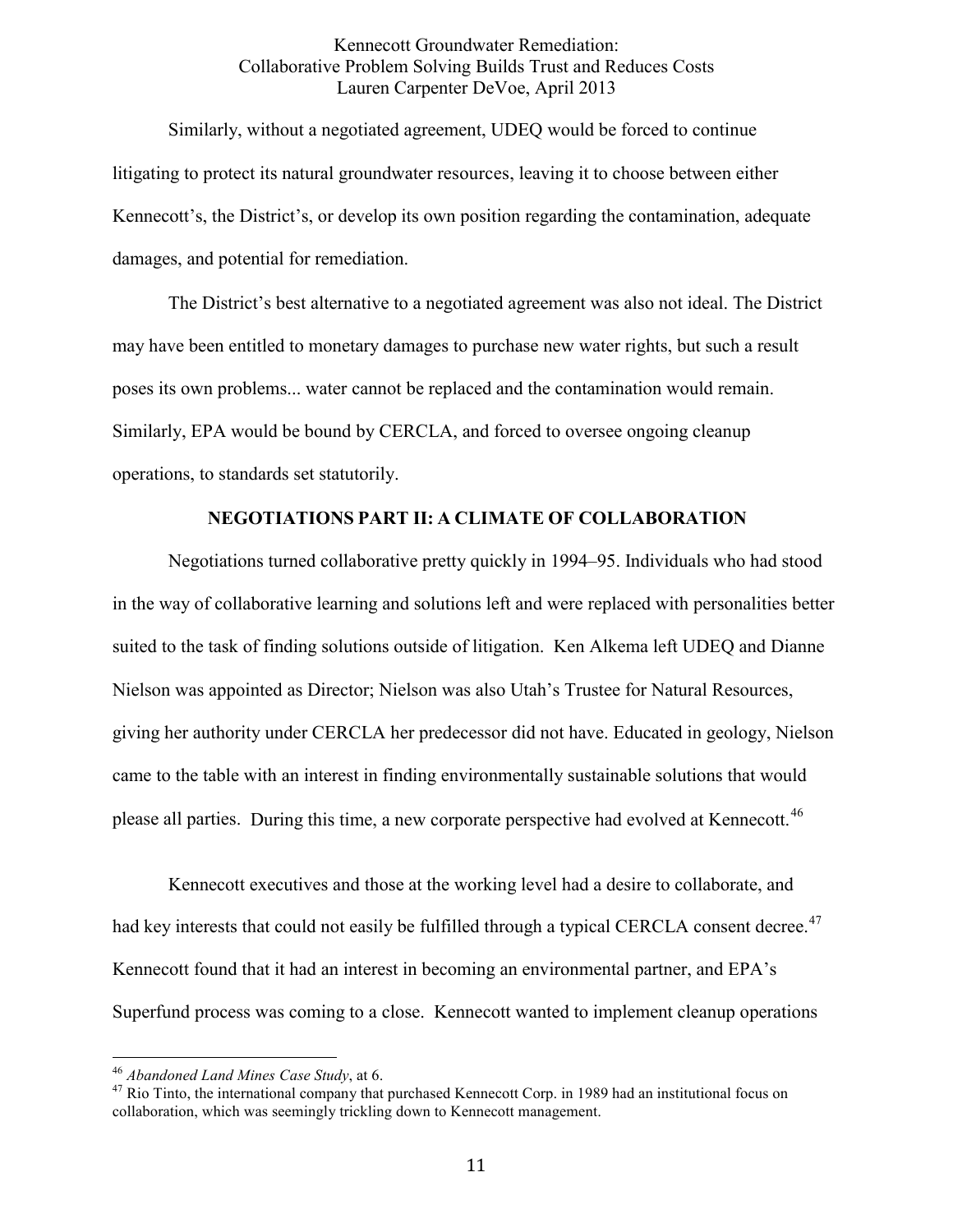quicker than was necessarily feasible under the constraints of CERCLA, and focus its resources on those physical impacts on the environment, rather than litigation. Senior leaders at Kennecott were committed to negotiations and continued to try to keep the channels of communication open with UDEQ and the District. Kennecott continued to work on the physical cleanup of the impacted areas, despite the stall in negotiations.

Though EPA had moved forward with the proposed NPL listing, the local community applied strong pressure to the agency. Kennecott's neighbors did not want the area on the Superfund list, and many individuals voiced their opinions directly to EPA. Because of the "staunch opposition" and the fact that Kennecott had continued, in good faith, with cleanup of its holdings, EPA, State of Utah and Kennecott entered into a Memorandum of Understanding in 1995 that documented their approach going forward, including certain cleanup activities and delayed the NPL listing.<sup>48</sup> EPA allowed the State to take the lead in guiding negotiations, though they had a representative chair the meetings, Eva Hoffman.

The State convened the negotiations, though the location for meetings was adjusted based on convenience and other factors. In addition to Kennecott's preference for collaboration, the political climate during the beginning of these negotiations proved to be key. Utah Governor Mike Leavitt (1993–2003) was actively engaged with the Western Governors Association, which worked to create a principled framework for approaching environmental issues, which it called "Enlibra."<sup>49</sup> The core Enlibra principles proved essential to guiding the stakeholders:

<sup>1.</sup> National Standards, Neighborhood Solutions - Assign Responsibilities at the Right Level

<sup>48</sup> *Abandoned Land Mines Case Study*, at 6.

<sup>&</sup>lt;sup>49</sup> List of Governors of Utah, WIKIPEDIA, *available* at http://en.wikipedia.org/wiki/List\_of\_Governors\_of\_Utah (last visited Mar. 16, 2013).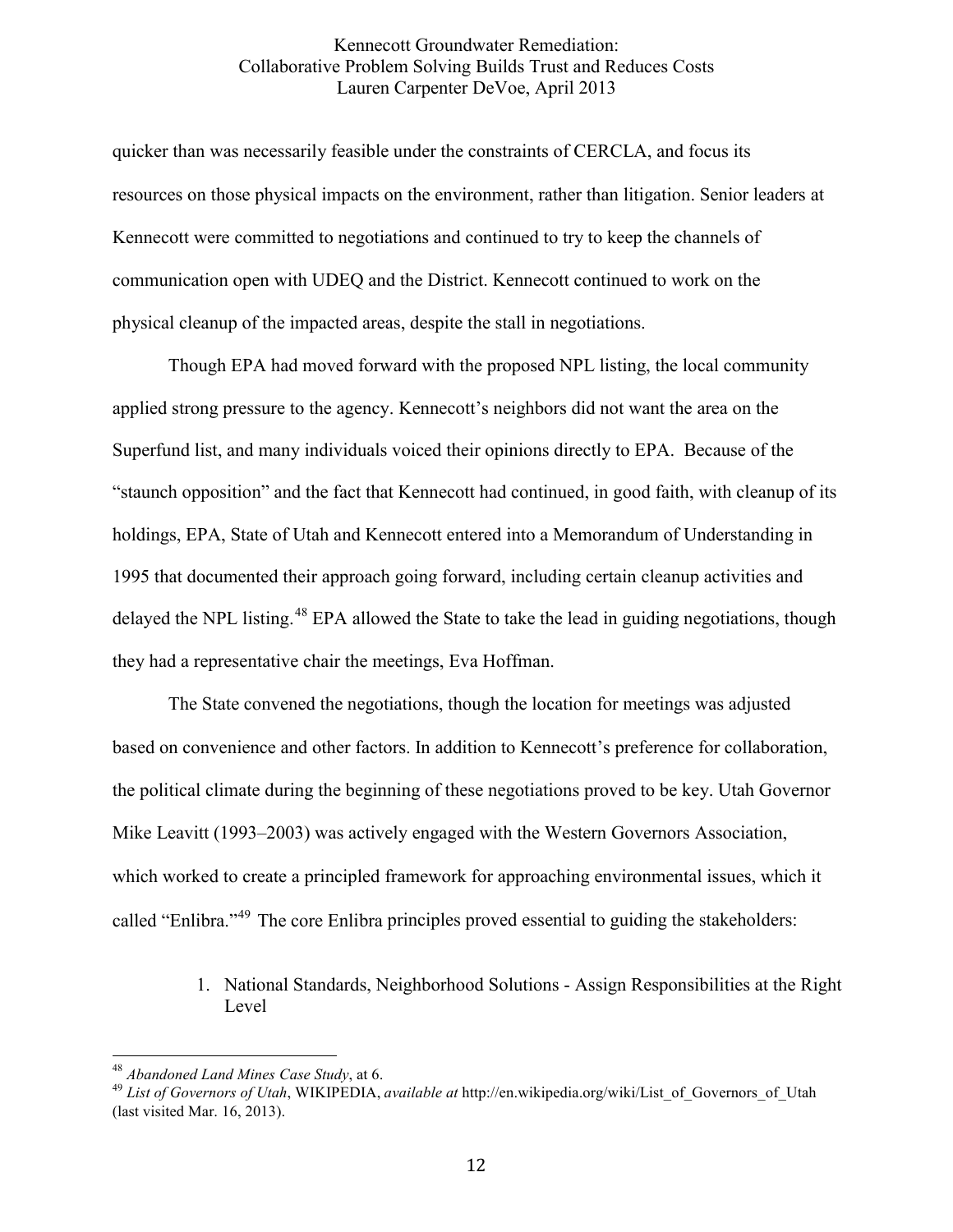- 2. Collaboration, Not Polarization Use Collaborative Processes to Break Down Barriers and Find Solutions
- 3. Reward Results, Not Programs Move to a Performance-Based System
- 4. Science for Facts, Process for Priorities Separate Subjective Choices from Objective Data Gathering
- 5. Markets Before Mandates Pursue Economic Incentives Whenever Appropriate
- 6. Change a Heart, Change a Nation Environmental Understanding is Crucial
- 7. Recognition of Benefits and Costs Make Sure All Decisions Affecting Infrastructure, Development and Environment are Fully Informed
- 8. Solutions Transcend Political Boundaries Use Appropriate Geographic Boundaries for Environmental Problems 50

The negotiation process was developed ad hoc as the stakeholders progressed, but UDEQ was guided by the Enlibra principles. This approach suggested the inclusion of all stakeholders in the process, which was attained to some level. The public's interest in clean drinking water was generally represented by the District, environmental groups had a seat at the table, EPA continued its involvement, and UDEQ and Kennecott maintained extensive involvement in every step of the negotiations.

# Gaining Mutual Understanding

Kennecott, the District, and UDEQ, with the backing of EPA, continued negotiations on how best to deal with the mining contamination in and around Kennecott's property. Though the NPL listing remained a potential threat, negotiations became productive between 1994–95. Because of the complex nature of the groundwater contamination, and the various interests involved, a great opportunity for both collaborative learning as well as problem solving presented itself. The uncertainty of legal action also propelled Kennecott, UDEQ, and the District toward more fruitful collaborative efforts. Because none of the parties could be sure what would come of CERCLA claims, and because its investments in remediation and maintaining open channels of

<sup>50</sup> *Enlibra Principles Implemented at the DEQ*, MICHAEL O. LEAVITT CENTER FOR POLITICS & PUBLIC SERVICE, *available at* http://leavitt.li.suu,edu/leavitt/?p=618 (last visited Mar. 15, 2013).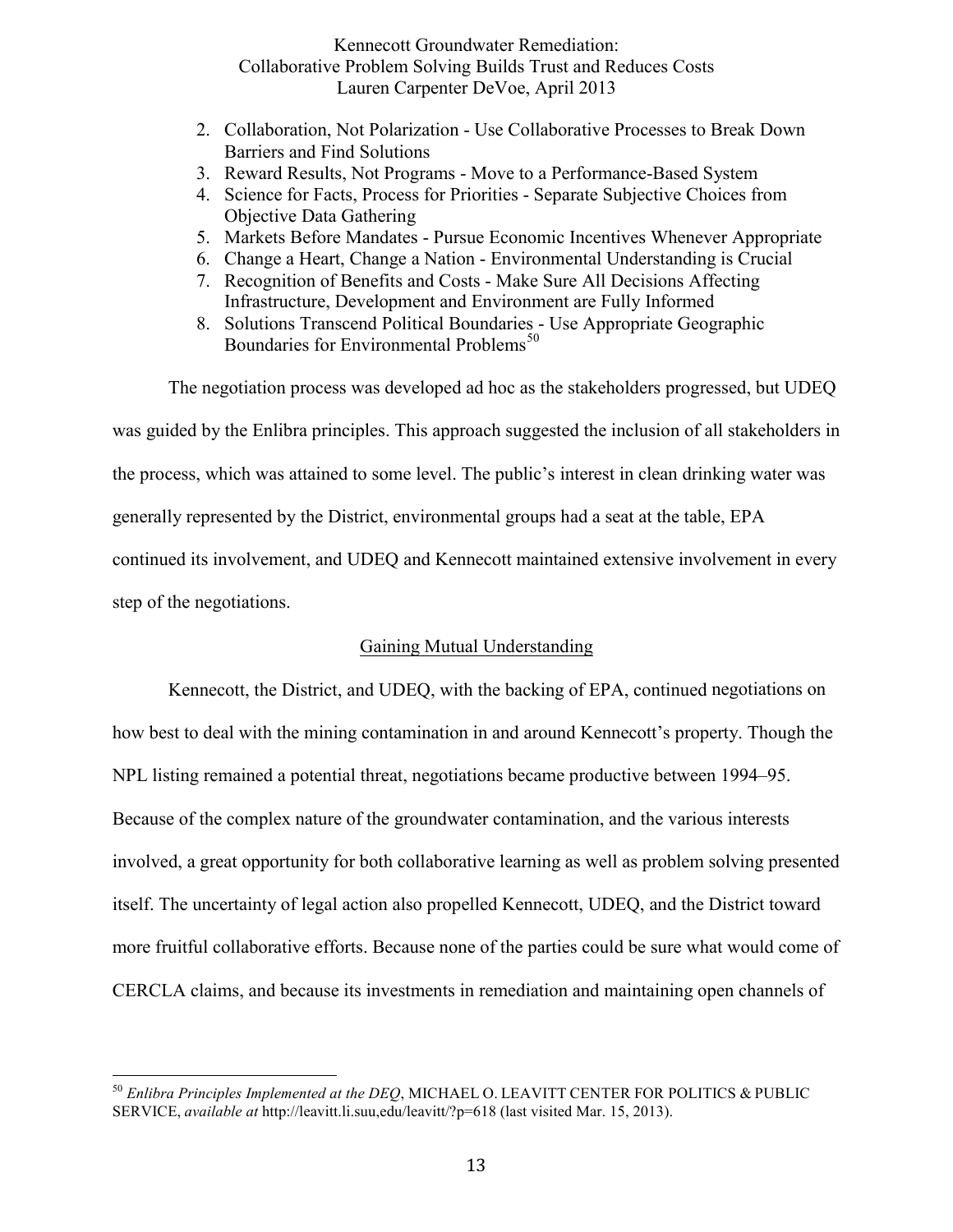communication had thus far had kept Kennecott of the NPL, collaboration proved to be a safer bet than allowing litigation to move forward.

Legally, Kennecott had an interest in indemnifying itself from future Superfund listings and liability under CERCLA. UDEQ and the District had an interest in preserving their legal claims until appropriate remedies were completed. The primary scientific issues focused on determining the amount of contamination and the possibility of remediation, both of which laid on a foundation of scientific uncertainty: first, because no one was sure how much water was affected, primarily because the affected aquifer is not uniformly shaped and its geologic history made an estimation complicated at best, and second, because there was a dispute as to how much of the sulfate plume was naturally occurring. Two basic committees were formed by the stakeholders: one legal and one technical.<sup>51</sup>

## *1. The Technical Committee*

Players with differing levels of understanding of the problems involved posed a significant challenge to effective collaboration. To develop scientific knowledge and get UDEQ, Kennecott, and the District on an approximately equal level of understanding, the parties relied on those within the group with the most access and knowledge. Kennecott had access to a vast amount of scientific data, and as water rights holders, Kennecott and the District were most (institutionally) knowledgeable about the affected waters, including the aquifer. UDEQ and the District had staff with relevant expertise, and on a day-to-day basis, Kennecott worked with them as well as the environmental representative who was on the technical committee in an effort to conduct collaborative fact-finding.

The technical committee worked to determine what information was needed for the

 

<sup>51</sup> *Abandoned Land Mines Case Study*, at 7.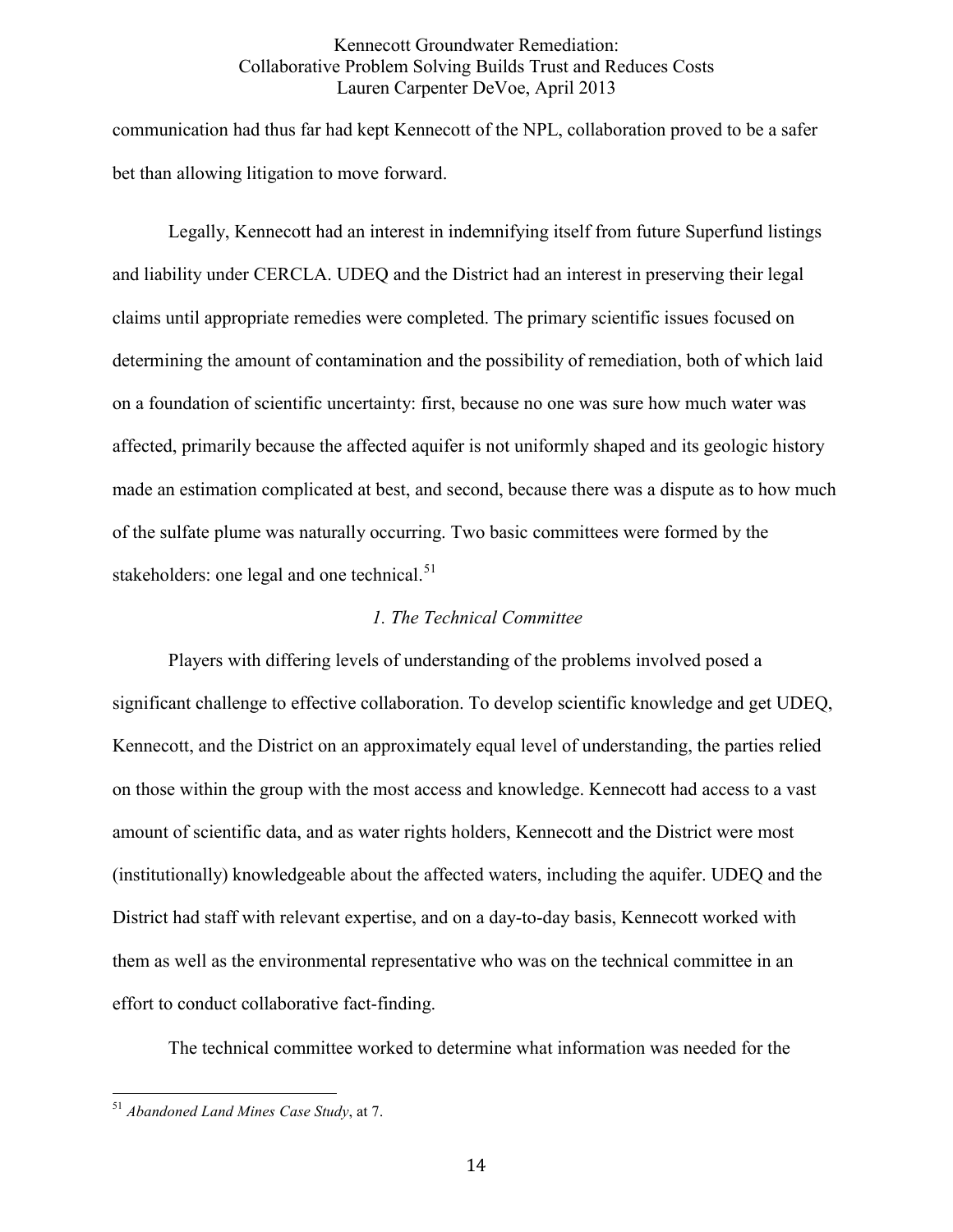parties to gain better understanding of the contamination. Because Kennecott had the greatest access to scientific data, their technical experts would gather the requested information and provide it to the entire committee. Kennecott's monitor wells were used for further data collection, and the company commissioned additional wells to ascertain the extent of the contamination. The District supplied its own internal studies which indicated a pump and treat system to treat the sulfate- contaminated groundwater was feasible.

Experts from each stakeholder group reviewed the data to ensure it was accurate. Early on in the process, meetings between stakeholders were held monthly (later on meetings became quarterly), and all meetings were about working collaboratively.

# *2. The Legal Committee*

Kennecott, UDEQ, and EPA's attorneys met monthly as well. Motivated by the fact that Kennecott's appeals had run out, the legal committee worked to craft an agreement outlining a tenable solution. Kennecott was afraid that "an over-arching consent decree would require unknown remedies at unknown costs."<sup>52</sup> The legal committee agreed that instead of one, overarching consent decree, UDEQ, EPA, and Kennecott would create individual consent decrees to address varying parts of the site.<sup>53</sup>

#### **COMING TO AN AGREEMENT**

Representatives for EPA, Kennecott, UDEQ, and the District, meeting monthly, agreed:

(1) to develop standard sampling and analysis procedures to be used site wide; (2) to use standard remedies based on characterization results; (3) to have a committee structure that would bring local governments and citizens into the process; (4) to develop a sitewide risk assessment which would be a function of land use and habitat.<sup>54</sup>

 $\frac{52}{53}$  *Id.* at 9.

<sup>53</sup> *Id.* <sup>54</sup> *Abandoned Land Mines Case Study*, at 8. "The progress in negotiations prompted Kennecott to continue its cleanup efforts and to begin new good-faith cleanup actions. This remedy strategy developed at Kennecott was later refined by EPA and adopted as a program called 'presumptive remedies.'"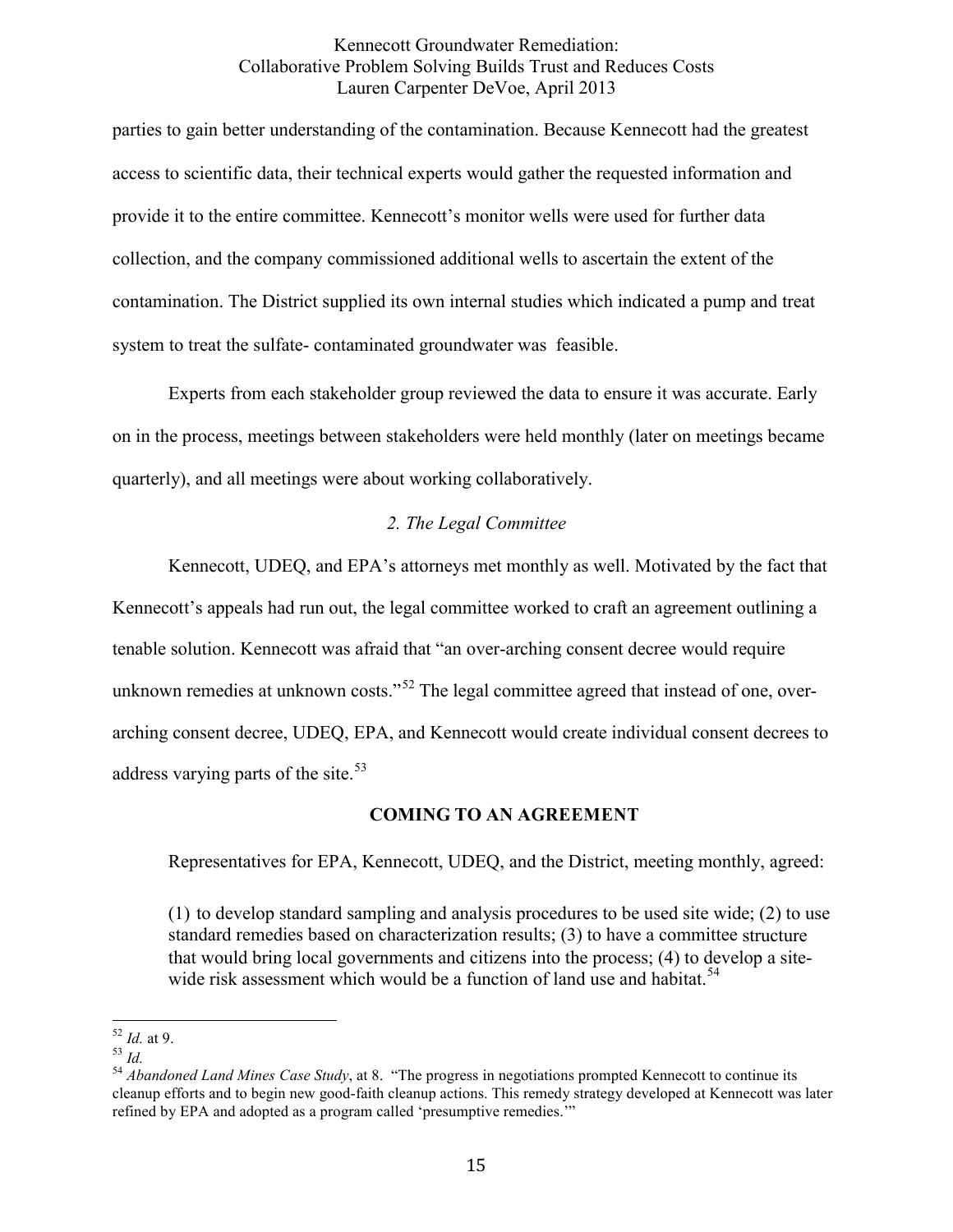After 1994, regular public updates were held, during which a facilitator was employed, to inform local landowners and communities, and to receive their feedback on the progress of the work done by UDEQ, Kennecott, and the District.<sup>55</sup> As the parties worked with individual water rights holders, community meetings were held locally for greater accessibility to those affected individuals. Feedback was generated and informed the negotiations regarding the individual consent decrees.

## *1. The 1995 Memorandum of Understanding*

The eventual principle agreement—the 1995 Memorandum of Understanding (MOU)—set the parameters for later individual consent decrees. The MOU demanded cleanup projects within the site could only begin and be enforced after UDEQ, Kennecott, and the District agreed upon remediation. As a result, EPA agreed not to proceed with the NPL listing.

The technical committee established what was and was not "clean" and how certain types and levels of contamination were to be addressed. For instance, the committee agreed the sulfate-contaminated groundwater could be remediated through a pump and treat system, but had not yet agreed on the size of the contamination. The MOU allowed for later individual Consent decrees to deal with portions of the site, as long as they fell within the parameters of the MOU. In this way, if new data emerged after signing the MOU, perhaps indicating a lower amount of water in the aquifer could be reached and remediated, the entire agreement would not be void; the implementation would simply focus on cleaning what *could be* mitigated to the agreed upon standard.

#### *2. Individual Consent Decrees*

 

<sup>&</sup>lt;sup>55</sup> Information regarding how frequently these public stakeholder briefings occurred was not obtained.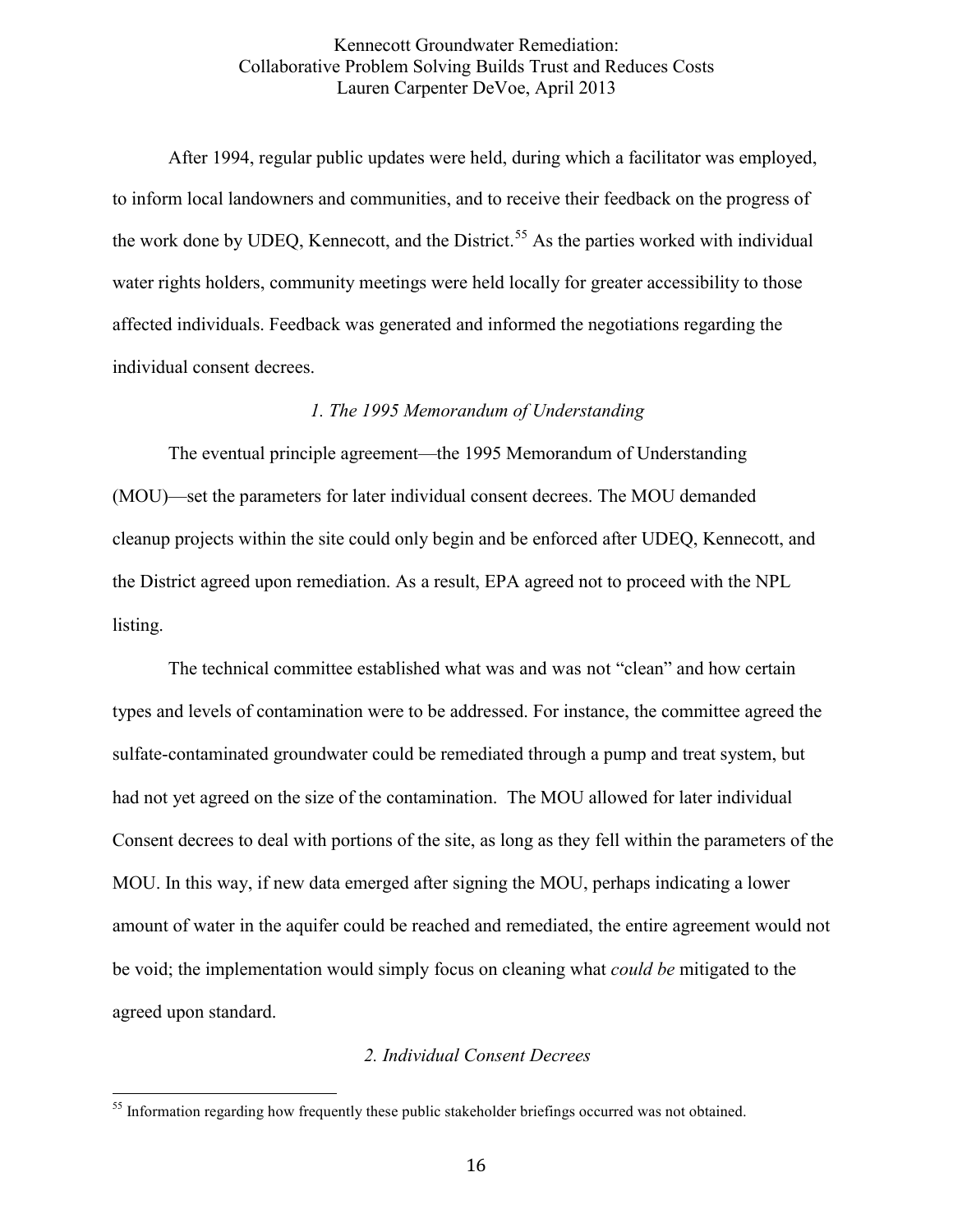A series of solutions were agreed upon in negotiations, and detailed in individual consent decrees. To date most have been implemented. To contain and prevent future pollution, a surface water collection system was devised and constructed, and reservoirs were triple-lined and updated with a "leak detection and a groundwater monitoring system."<sup>56</sup> In the 1995 NRD consent decree, a trust fund was set up by Kennecott, containing \$28 million for remediation of Zones A and B, and \$9 million for the lost use. Kennecott, UDEQ, and the District eventually agreed to an area of 58 square miles of sulfate-contaminated groundwater.

Pursuant to the 2003 Joint Proposal and the adopted 2004 Joint Proposal Project Agreements, Kennecott and the District have been able to remediate and reuse the contaminated groundwater from the site. The most heavily polluted waters, those containing the heavy metals, are pumped and treated, and then usually reused for Kennecott's industrial operations.<sup>57</sup> Two reverse osmosis plants, for treating water contaminated with sulfate, were planned under the Agreement as well. Kenncott constructed the first, and the District uses the water to supply clean drinking water at wholesale cost to the cities of Herriman, Riverton, South Jordan, and West Jordan.<sup>58</sup> The District constructed the second osmosis plant in June 2013, with partial funding for construction and operating costs provided by Kennecott.<sup>59</sup> The wells that feed water to both plants are doing a good job of containing the expansion of the two contaminated plume areas and are making strides in the long-term remediation. The plants are providing high-quality drinking water to the affected public and are expected to provide clean drinking water for at

<sup>56</sup> *Reclaiming the environment from a century of mining: A status report on the Last Century Cleanup Program*, RIO TINTO, Sept. 2008, at 6, *available at* http://www.kennecott.com/library/media/Final\_Sept\_Remediation\_LoRes.pdf [hereafter *Reclaiming the environment*]. <sup>57</sup> *Id.* at 7. <sup>58</sup> *Id.* <sup>59</sup> *Id.*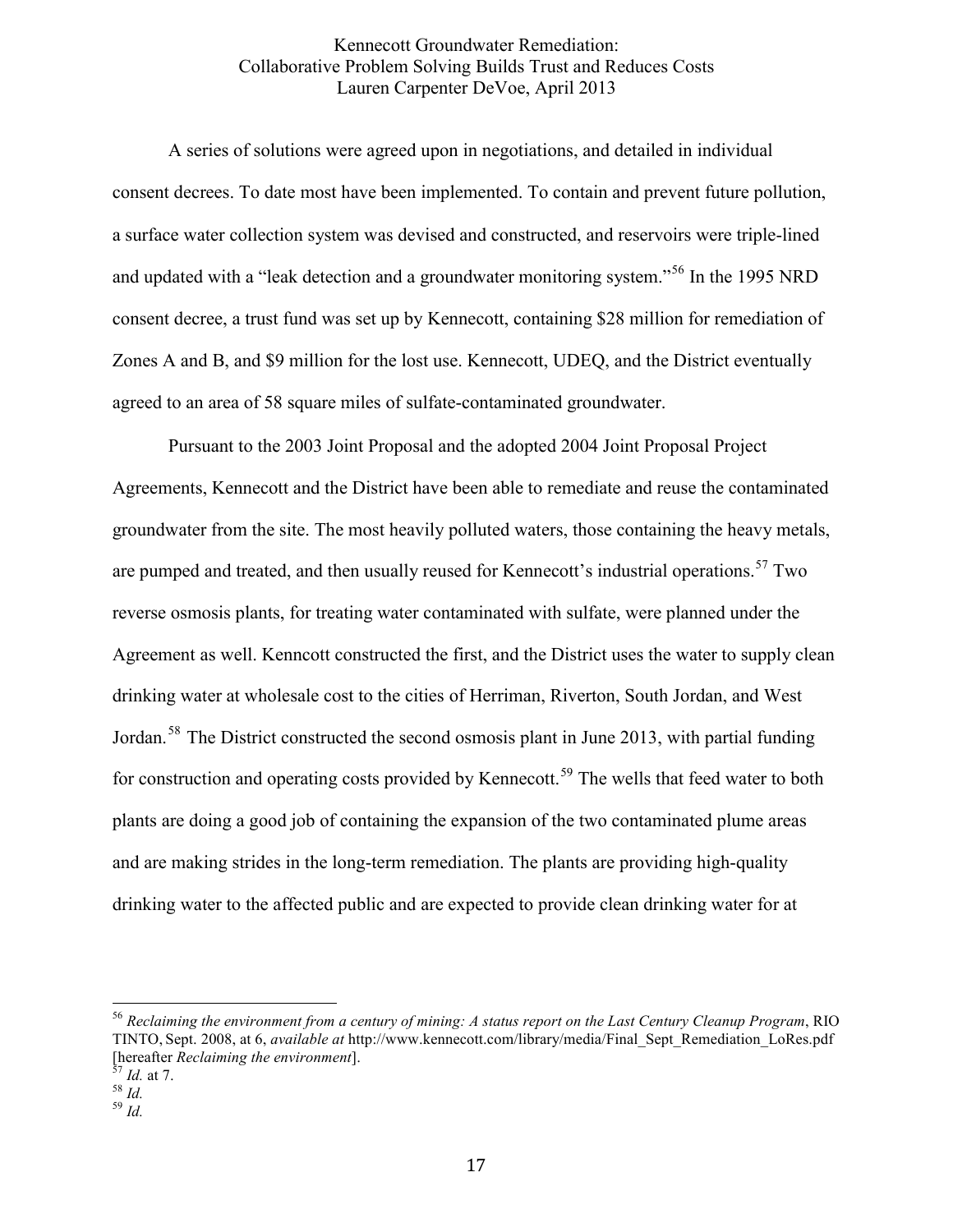least the next four decades.<sup>60</sup>

Kennecott and EPA worked together to carry out extensive contamination removal from the Bingham Creek site.<sup>61</sup> Kennecott provided funding for a study to determine if any adverse health effects had been caused by the tailings around the Creek; fortunately for residents, the results were very positive.<sup>62</sup> Additionally, Kennecott undertook site-wide removal of contaminated soil and waste rock, placing the materials in appropriate repositories to further prevent the spread of harmful substances.<sup>63</sup> The final individual consent decree for OU 2—the south end groundwater, approved in 2007, requires Kennecott to continue its cleanup operations, though the site is not slated for addition to the NPL.<sup>64</sup>

Cleanup efforts are projected to take over 40 years and cost Kennecott \$400 million.<sup>65</sup> But what is probably most remarkable is that through the use of collaboration and innovative risk taking, Kennecott was able to develop a highly profitable land reuse strategy, culminating in the construction of a state-of-the-art planned residential community, and opening up an entirely new venture for the company.<sup>66</sup>

As a result of the creative collaborations that took place regarding the cleanup site, Kennecott created Kennecott Land Company. Recognizing that the land could be of significant value, based on expected population growth of the Salt Lake Valley, Kennecott

 $60$  As of May 2014, the District has completed the second reverse osmosis plant, which has successfully operated since June 2013. The wells serving both reverse osmosis plants are reported to be containing expansion of the two contaminant plume areas and making strides in the long-term remediation. The two plants are continually providing high-quality drinking water to the affected public.<br>
<sup>61</sup> *Id.*<br>
<sup>63</sup> *Id.* at 8–12.<br>
<sup>64</sup> Frances Johnson, *Kennecott invests \$400 million in removing Utah land from proposed inclusion on EPA's* 

*Superfund list*, UTAH FOCUS, Feb. 2009. <sup>65</sup> *Second Largest U.S. Copper Producer Implements Comprehensive Clean at Bingham Canyon Mine in Utah*,

DEP'T OF JUSTICE, July 9, 2007; Frances Johnson, *Kennecott invests \$400 million in removing Utah land from proposed inclusion on EPA's Superfund list*, UTAH FOCUS, Feb. 2009, at 5. <sup>66</sup> *Historic Cleanup*, KENNECOTT UTAH COPPER, 2012, *available at* http://kennecott.com/historic-cleanup.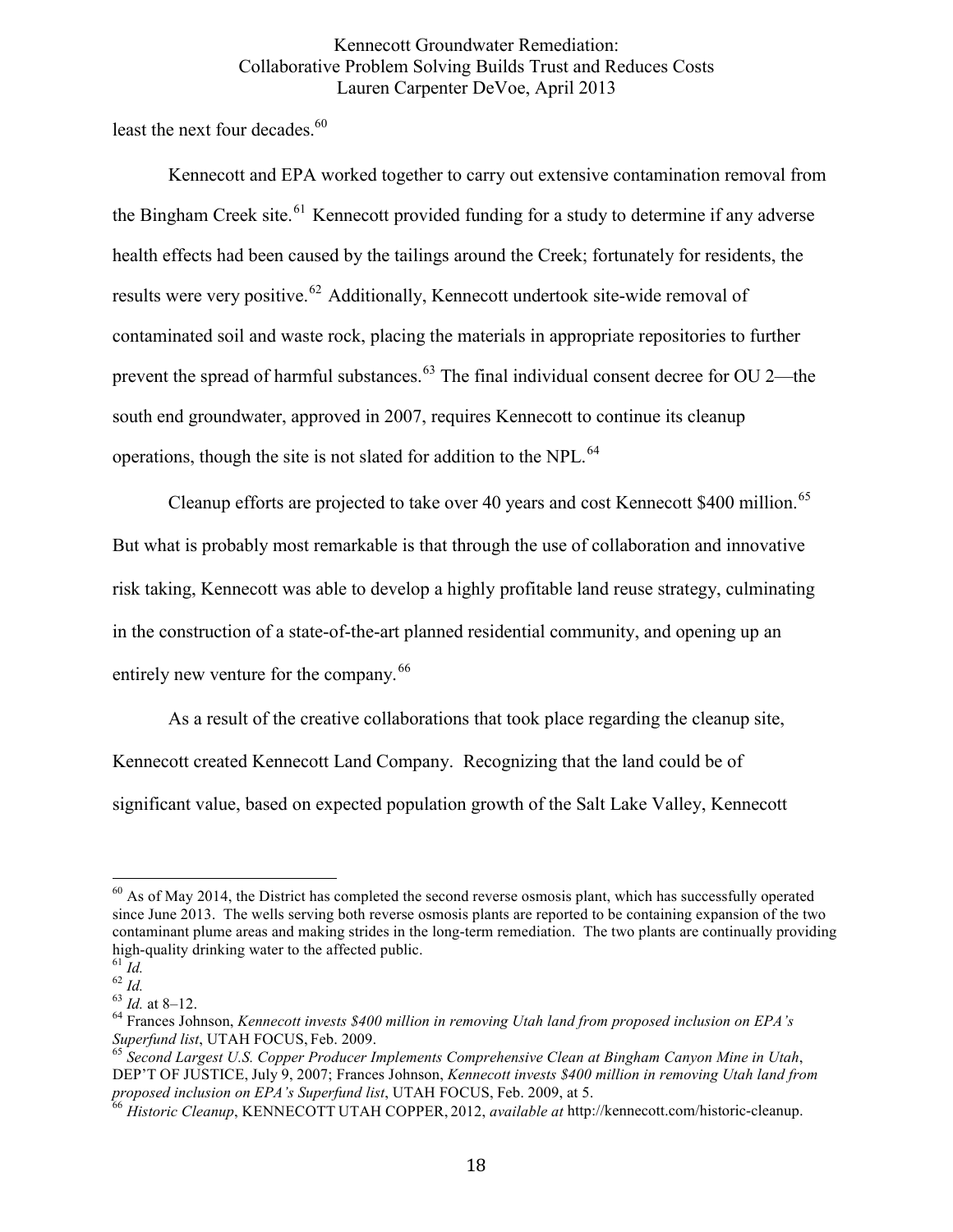evaluated the reuse possibilities for the site.<sup>67</sup>

The trust that Kennecott had gained with the municipalities, whose interests were advocated for by the District, allowed Kennecott and the City of South Jordan to jointly plan and create a sustainable residential community built on reclaimed land.<sup>68</sup>

The mixed-use community covers over 4,000 acres and includes homes, shops, parks, and a man-made lake. To date, there are no lingering disputes regarding the site.

# **ANALYSIS/LESSONS LEARNED**

The process, and its success, proved influential on the primary stakeholders. At the working level, UDEQ still employs the same kind of collaborative techniques utilized in the Kennecott negotiations.<sup>69</sup> Similarly, Kennecott continues to use the same collaborative stakeholder process that developed *ad hoc* in its attempt to stay off the Superfund list. The mining company is now analyzing options for how to manage current and future waste rock placement through this process—evidence that negotiations and their success changed corporate behavior. The District, too, was convinced through its experience detailed here, that the stakeholder process produces better results than any other, including litigation.

## *1. Stakeholder Involvement*

Early in the process, stakeholders learned the importance of identifying who needs to be at the negotiating table and how to get them there. The primary stakeholders learned through this process that anyone impacted by either the problem or the solution needs to be included. When Kennecott and the State of Utah moved forward on the settlement for the Natural Resources

 $67$  Abandoned Land Mines Case Study, at 11.

<sup>&</sup>lt;sup>68</sup> *Id.*<br><sup>69</sup> This can be evidenced by the work done with the local communities in the Monument negotiations during the Clinton administration, the coal bed methane extraction negotiations, the environmental negotiations that took place within the context of the 2002 Winter Olympics, and the investigation of contamination from animal feeding companies.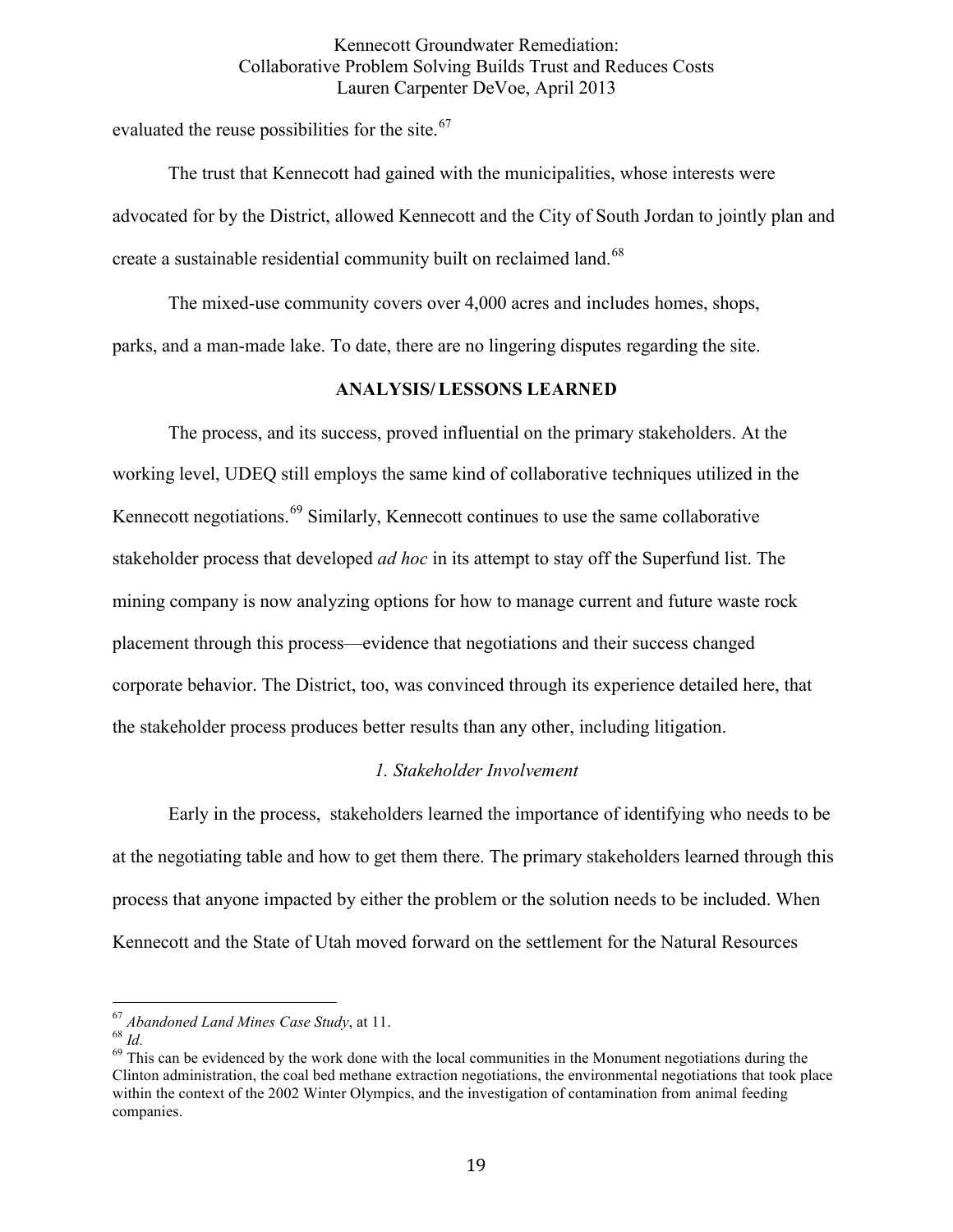Damage claim, no one had asked the question of who else should be involved. The District, which would have been directly affected by the settlement, was able to block the court's approval of the settlement, sending all the parties back to the drawing board. The District had information and knowledge regarding some

of the affected water, and its inclusion proved useful throughout later negotiations, and penultimate in reaching a sustainable solution. If additional stakeholders had been included at the beginning, time and money could have been saved. More importantly, important stakeholders, like the District and local landowners, would have had great buy in and trust in the process, as well as in Kennecott and UDEQ, from the beginning.

Ultimately however, because of the negotiations surrounding the claims at the Kennecott site, the primary players in this situation have taken the ideas of stakeholder involvement to heart. Kennecott still uses these processes when addressing issues of environmental stewardship, and the company places a strong emphasis on engaging with stakeholders. To ensure that the right people are at the table, Kennecott "identifies" stakeholders prior to starting negotiations, and then routinely reconsiders throughout the process; if anything changes or new stakeholders become affected, Kennecott can then engage them in discussions.

#### *2. Institutional Attitudes Toward Collaboration*

The institutions involved in the Kennecott site cleanup negotiations, and their attitudes toward collaboration were key. Guiding principles for large institutions, such as Enlibra which are easy to communicate and share, are important to assure those on the working level of negotiations can understand the same vision and perspective as those leading the institutions. UDEQ's use of collaboration and the Leavitt Administration's promotion of the use of the

20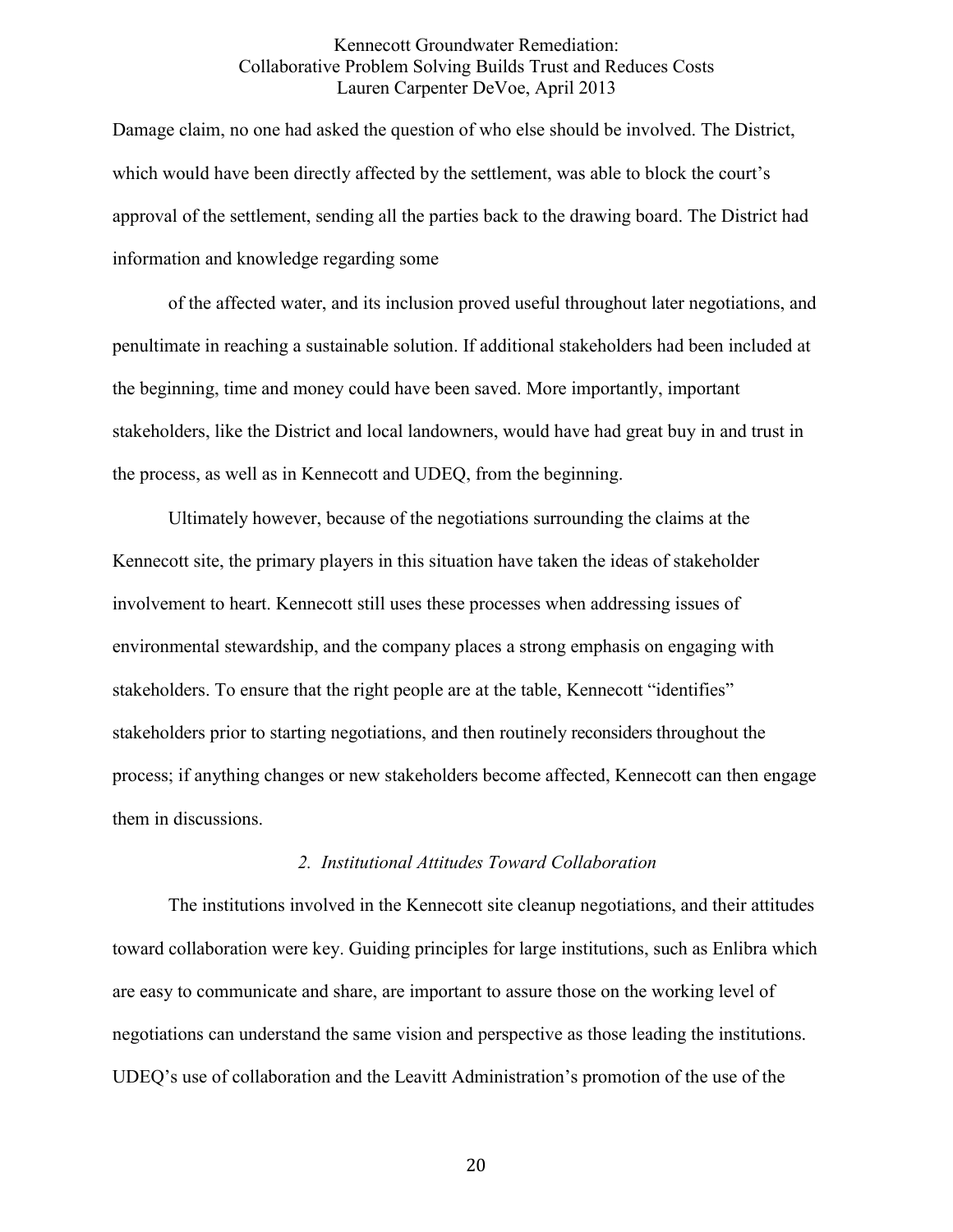Enlibra principles gave UDEQ an effective institutional perspective from which to address the process. The Enlibra principles emphasize collaborative processes aimed at finding solutions, and these principles were part of every UDEQ employee's performance plan.<sup>70</sup> Each staff member working on either the technical or legal committees focused on avoiding polarization.

Kennecott's corporate decision to become an environmental partner and fully engage in the stakeholder process when dealing with environmental stewardship issues was also paramount. Realizing that approaching all actions through a lens of environmental stewardship has allowed Kennecott to become an effective environmental partner in the state.

#### *3. Individual Personalities*

Individuals were also of upmost importance to the success of the Kennecott negotiations. The result of the Kennecott negotiations would likely have been vastly different had management failed to embrace collaboration with multiple stakeholders or if Dianne Nielson had not taken over UDEQ. Both individuals were open to collaborative learning and solutions, which allowed the negotiations, which had been largely unsuccessful to that point, to become effective.

#### *4. Objective Standards*

Establishing standards rather than static remediation plans also aided the progression of negotiations. As new information was developed or acquired, and the scope of possible remediation changed, new agreements did not have to be reached, drafted, and approved. Baseline standards were met, and although there were still disagreements about how much remediation may be accomplished, clean up efforts were not stalled.<sup>71</sup> Having objective

<sup>70</sup> *Enlibra Principles Implemented at the DEQ*, MICHAEL O. LEAVITT CENTER FOR POLITICS & PUBLIC SERVICE, *available at* http://leavitt.li.suu,edu/leavitt/?p=618 (last visited Mar. 15, 2013).<br><sup>71</sup> Kennecott did believe that less water could feasibly be remediated than the amount represented in the 1995 NRD

Consent Decree, but conceded an issue of groundwater recharge amounts in negotiations.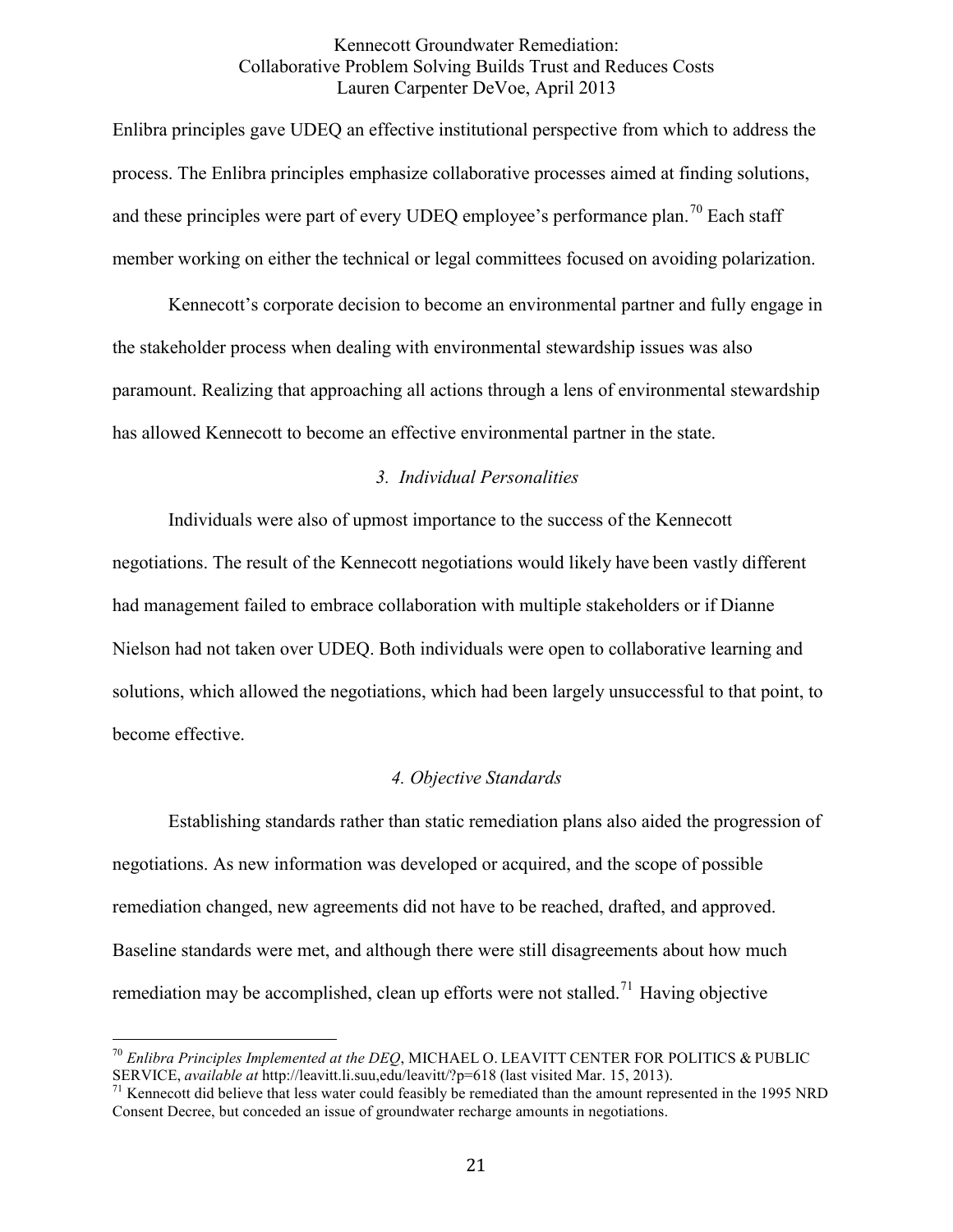standards, despite changing data or interpretations, offered legitimacy to the process. Kennecott (and the other stakeholders) needed only to meet the standard established in the negotiations to satisfy the requirements of the MOU. These objective standards allowed a very large area of land management to be tackled methodically, and provided parameters which reflected the District and UDEQ's interests, and prevented Kennecott from feeling like it was essentially signing a blank check.

Additionally, objective standards represented a best practice, because there will always be different interpretations of data. In fact, stakeholders never reached an agreement regarding the way they thought the groundwater system operated. However, by creating a matrix to address different levels and types of contamination, negotiators were not boxed into finding a single consensus approach to remediation.

#### *5. The Importance of Fostering Relationships and Building Trust*

The process that unfolded took over two decades—and is continuing still—and processes like it, rely on trusting relationships between the parties. Over the decades, personnel have changed, yet stakeholders strived to maintain open communication and good working relationships with one another. The trust that Kennecott earned through its commitment to sustainable remediation allowed for a successful partnership between Kennecott and the City of South Jordan, which led to the creation of the Daybreak residential community.

The fact that Kennecott continued its clean up efforts, even when negotiations stalled, garnered the company's trust with the other stakeholders. That conduct underscored Kennecott as truly interested in remediation of mining-affected areas and not just in avoiding liability. Without that action, it is unclear whether the parties would have been able to restart negotiations

22